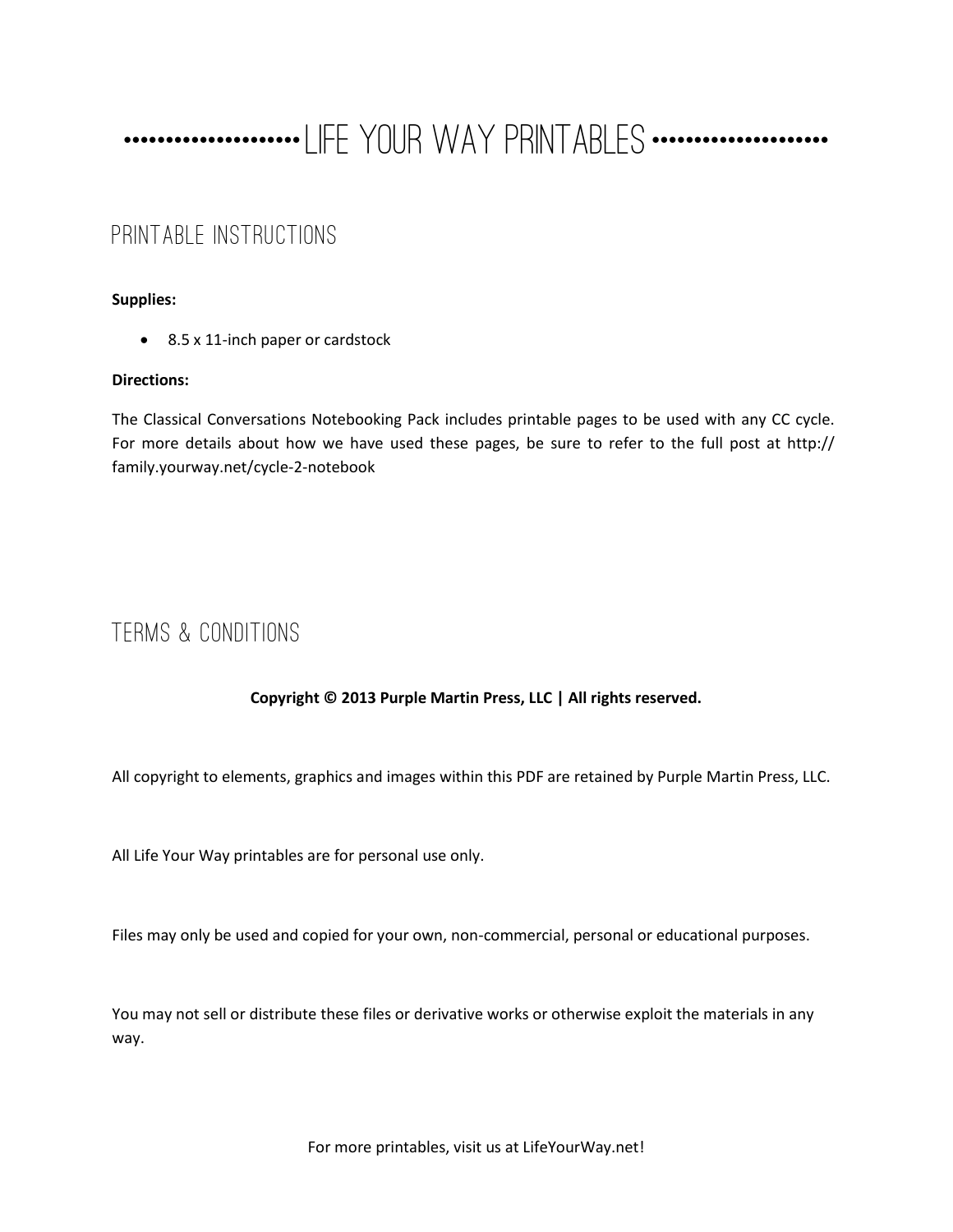### **I Keep Six Honest Serving Men**

*Rudyard Kipling, Just So Stories*

I keep six honest serving-men (They taught me all I knew); Their names are **What** and **Why** and **When** And **How** and **Where** and **Who**. I send them over land and sea, I send them east and west; But after they have worked for me, I give them all a rest.

I let them rest from nine till five, For I am busy then, As well as breakfast, lunch, and tea, For they are hungry men. But different folk have different views; I know a person small— She keeps ten million serving-men, Who get no rest at all!

She sends'em abroad on her own affairs, From the second she opens her eyes— One million Hows, two million Wheres, And seven million Whys!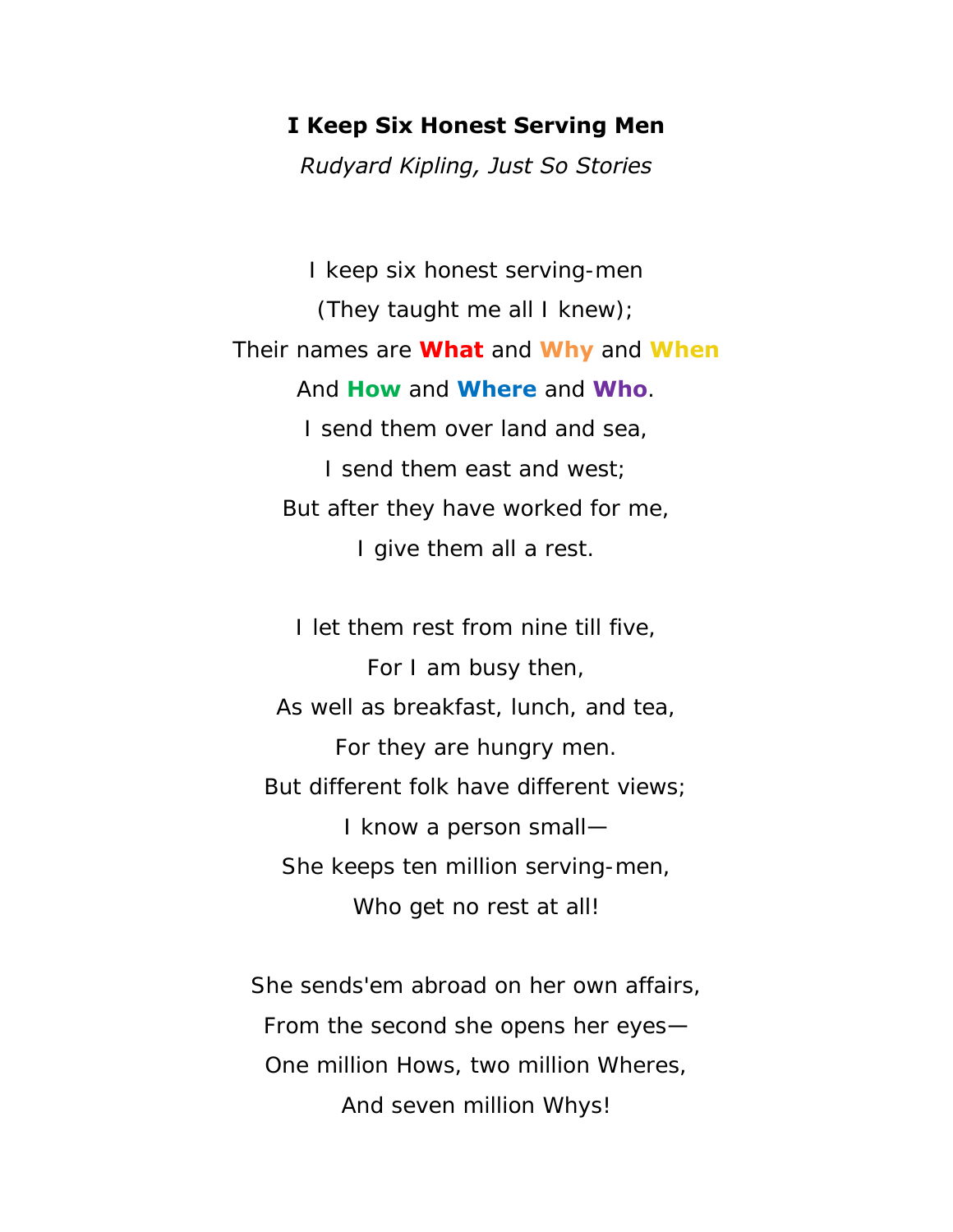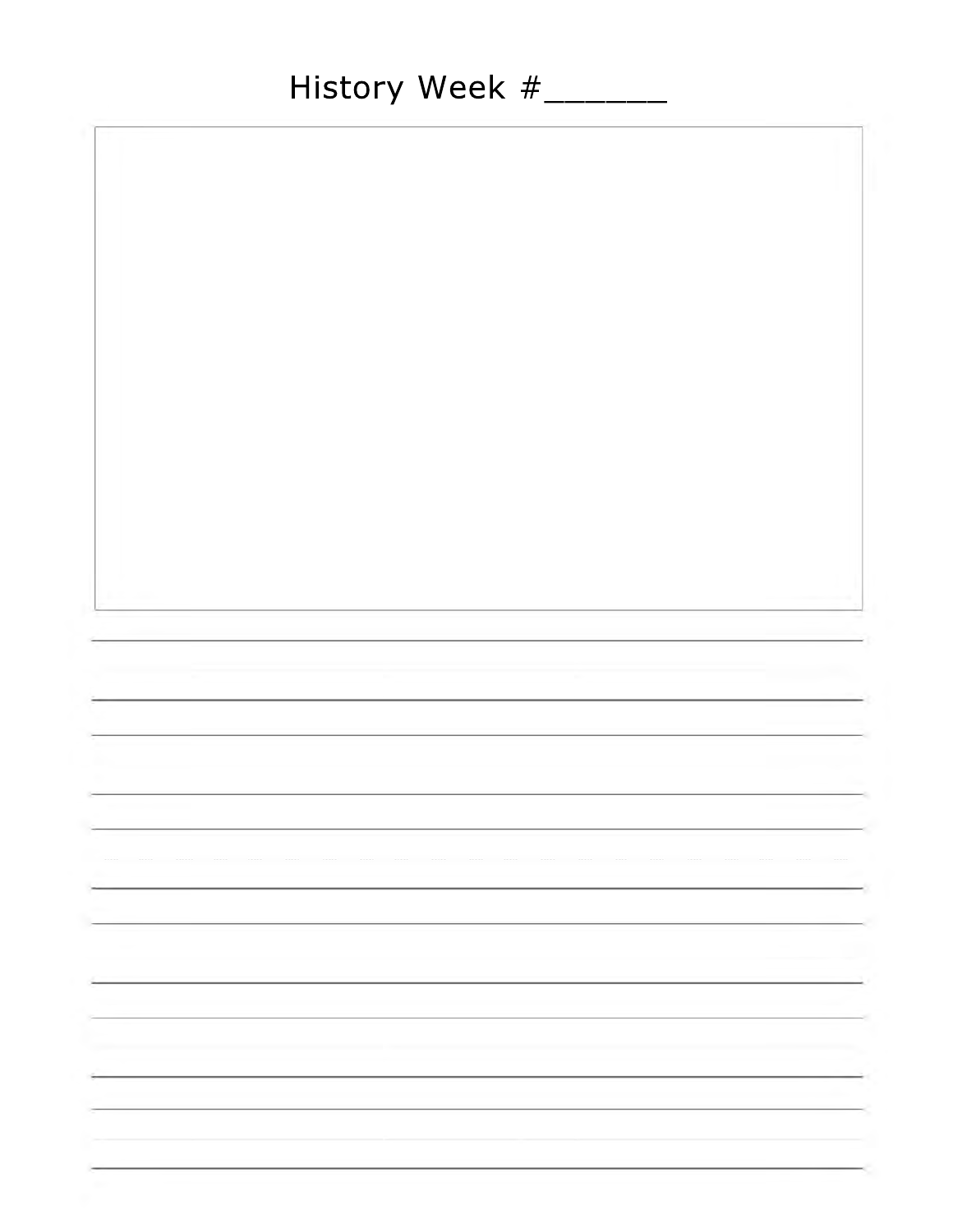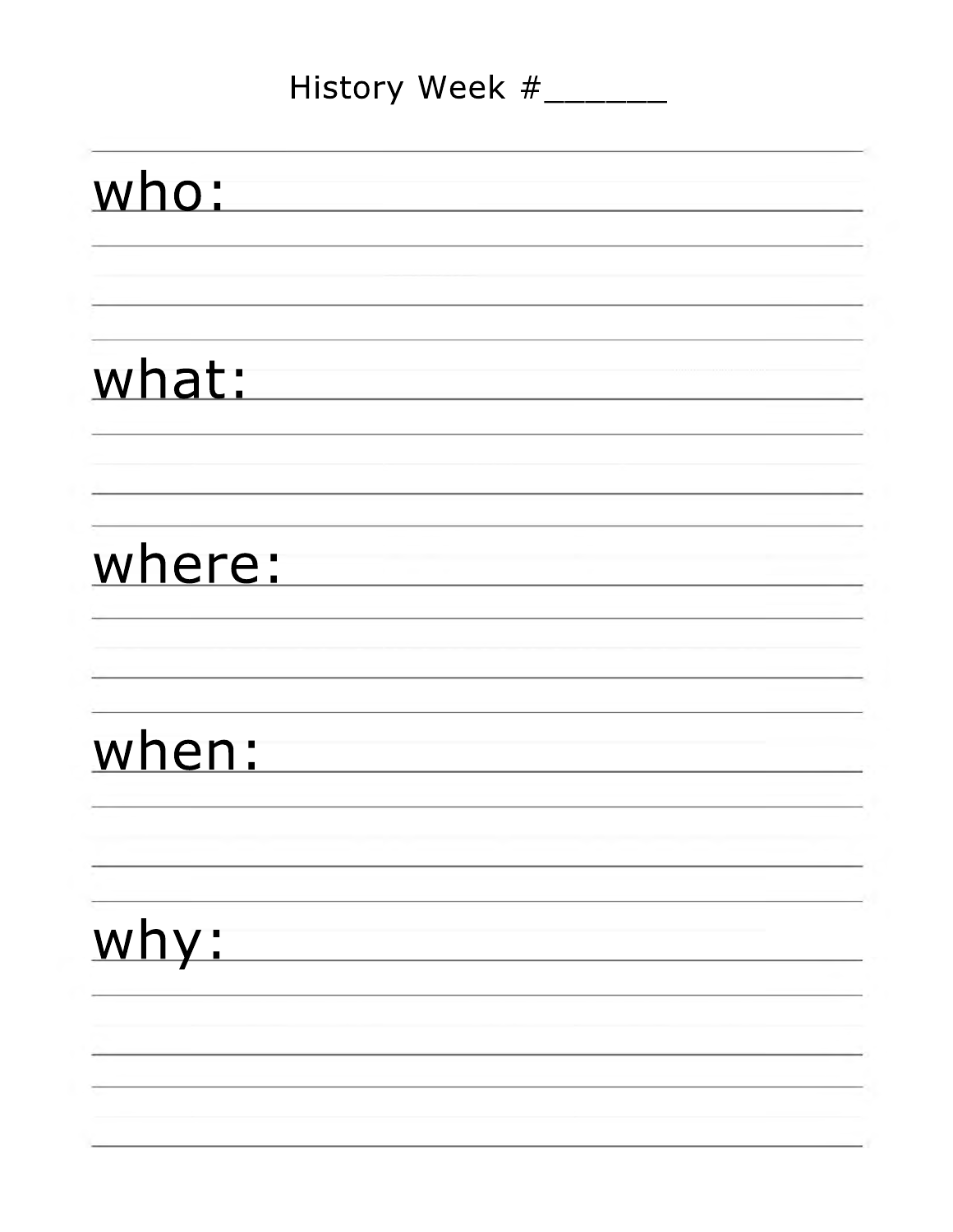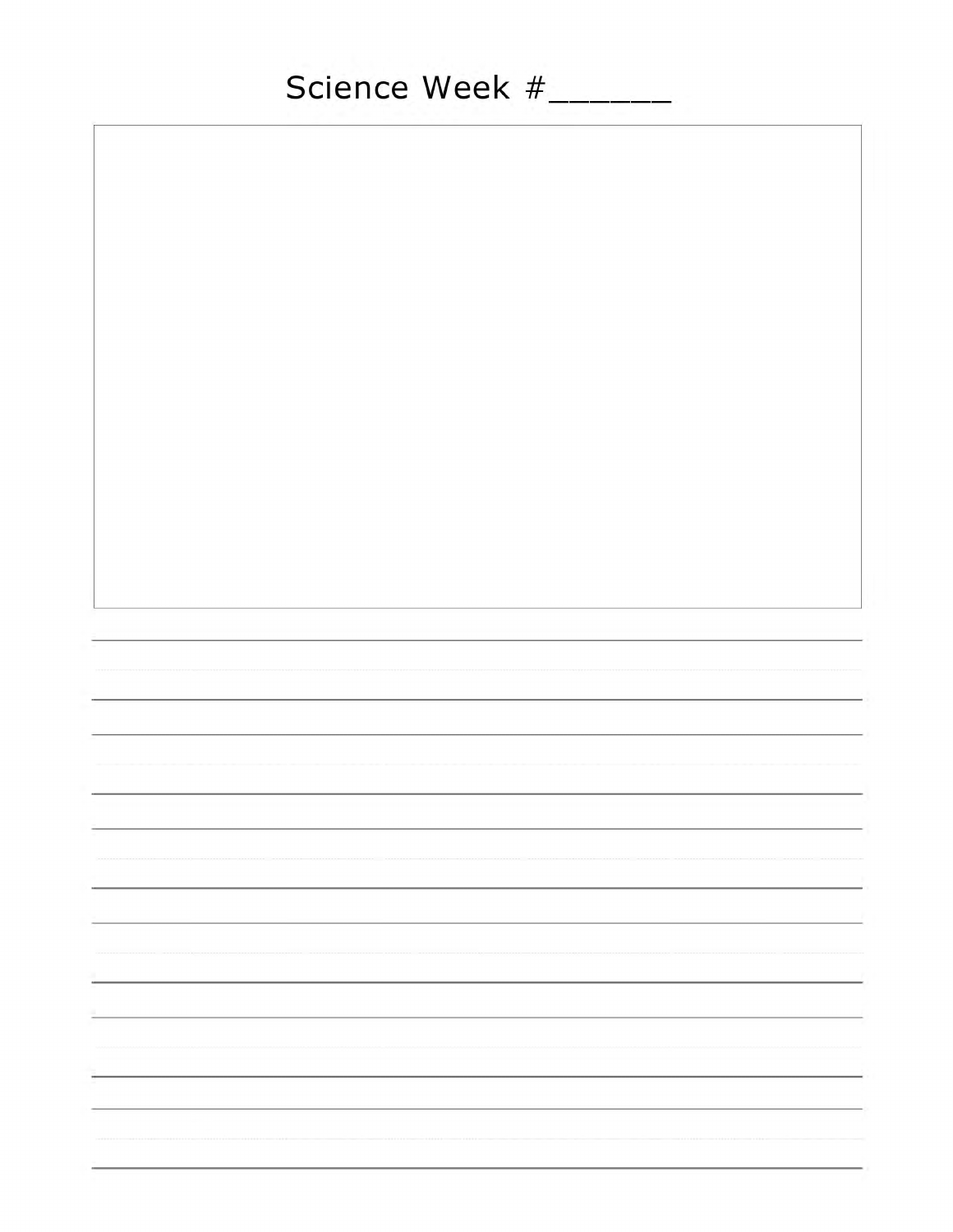Geography $\geq$  $\bigcirc$  $\bigcirc$  $\Box$ 

| 1.                             | <u> 1989 - Johann Harry Harry Harry Harry Harry Harry Harry Harry Harry Harry Harry Harry Harry Harry Harry Harry</u> |  |  |
|--------------------------------|-----------------------------------------------------------------------------------------------------------------------|--|--|
| 2.                             | <u> 1988 - Johann Barbara, marka a shekara ta 1989 - An tsara tsa 1989 - An tsara tsa 1989 - An tsara tsa 1989 - </u> |  |  |
| 3.                             | <u> Andreas Andreas Andreas Andreas Andreas Andreas Andreas Andreas Andreas Andreas Andreas Andreas Andreas Andr</u>  |  |  |
| 4.                             | <u> 1989 - Jan Barbara de Santo III e al Indonesia de la contrada de la contrada de la contrada de la contrada de</u> |  |  |
| 5.                             |                                                                                                                       |  |  |
|                                | <u> 1989 - Johann Harry Harry Harry Harry Harry Harry Harry Harry Harry Harry Harry Harry Harry Harry Harry Harry</u> |  |  |
| 6.                             | <u> 1989 - Andrea Stadt Britain, amerikansk politiker (</u>                                                           |  |  |
| 7.                             |                                                                                                                       |  |  |
| 8.                             | <u> Alexandria de la contrada de la contrada de la contrada de la contrada de la contrada de la contrada de la c</u>  |  |  |
| 9.                             |                                                                                                                       |  |  |
|                                |                                                                                                                       |  |  |
| $11.$ $\overline{\phantom{a}}$ |                                                                                                                       |  |  |
|                                |                                                                                                                       |  |  |
| 13.                            |                                                                                                                       |  |  |
|                                |                                                                                                                       |  |  |
|                                |                                                                                                                       |  |  |
|                                |                                                                                                                       |  |  |
| 16.                            | <u> 1989 - Johann Harry Harry Harry Harry Harry Harry Harry Harry Harry Harry Harry Harry Harry Harry Harry Harry</u> |  |  |
|                                |                                                                                                                       |  |  |
|                                |                                                                                                                       |  |  |
| 19.                            |                                                                                                                       |  |  |
| 20.                            |                                                                                                                       |  |  |
| 21.                            |                                                                                                                       |  |  |
|                                |                                                                                                                       |  |  |
|                                |                                                                                                                       |  |  |
|                                |                                                                                                                       |  |  |
| 24.                            |                                                                                                                       |  |  |
|                                |                                                                                                                       |  |  |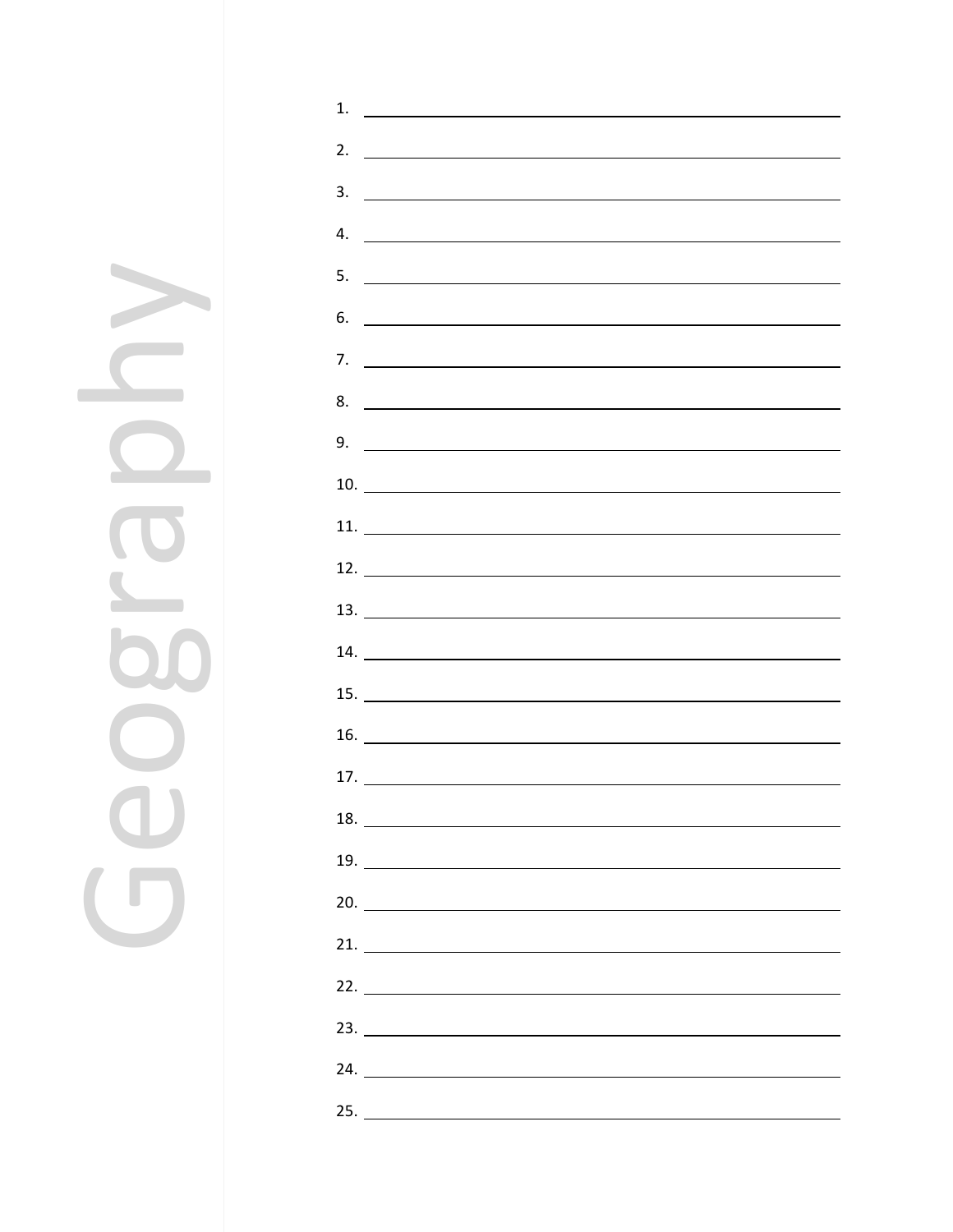Geography $\overline{\Omega}$  $\bigcirc$  $\overline{\mathbf{0}}$  $\Box$ 

|     | $31.$ $\overline{\phantom{a}}$ |  |
|-----|--------------------------------|--|
|     |                                |  |
|     | $33.$ $\overline{\phantom{a}}$ |  |
|     | 34.                            |  |
|     |                                |  |
|     | 36.                            |  |
|     |                                |  |
|     | 38.                            |  |
|     | 39.                            |  |
|     | 40.                            |  |
|     | 41.                            |  |
|     | 42.                            |  |
|     | 43.                            |  |
|     |                                |  |
|     |                                |  |
|     |                                |  |
|     |                                |  |
|     | $\frac{48.}{\sqrt{10}}$        |  |
|     |                                |  |
| 50. |                                |  |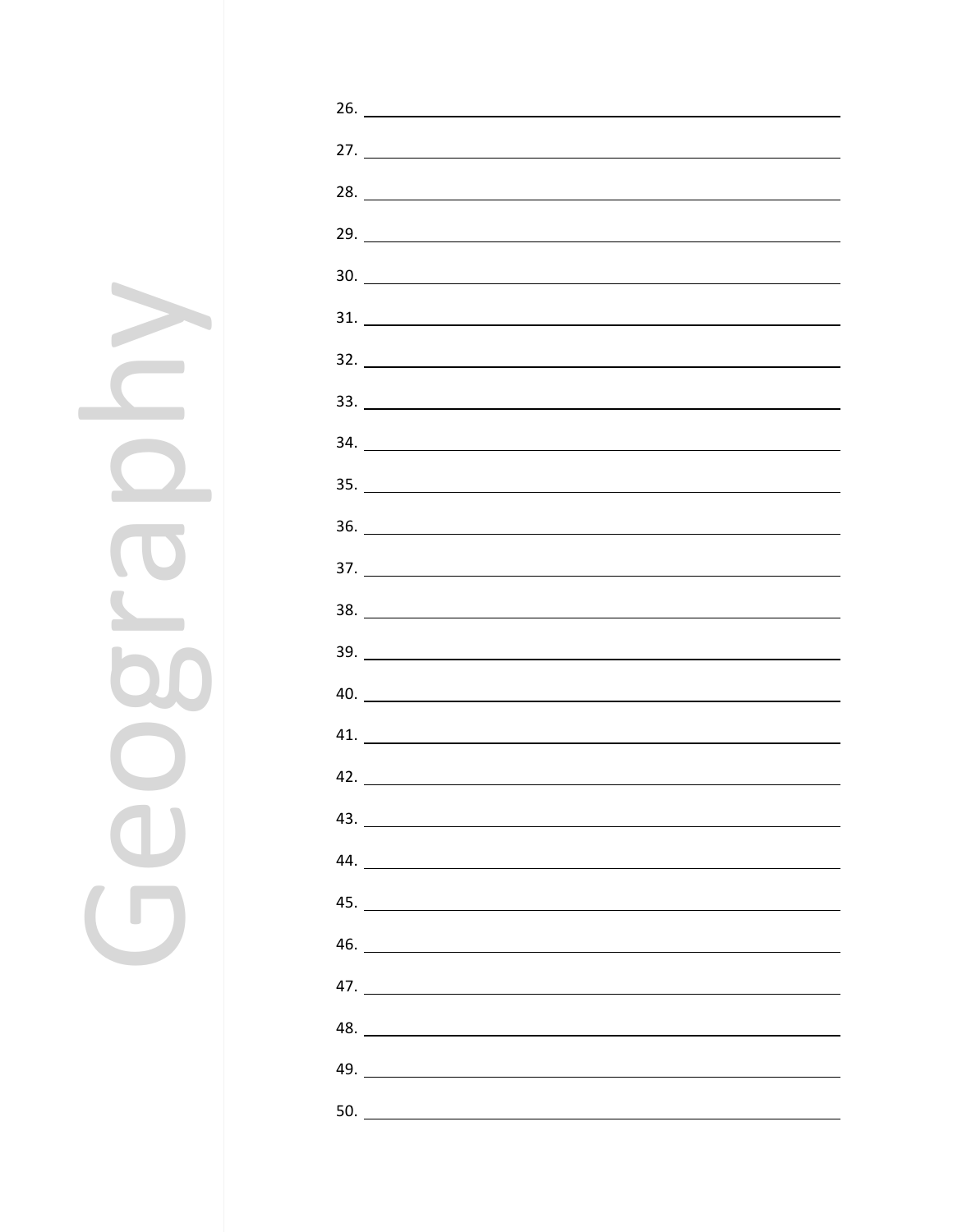Geography $\Omega$  $\bigcirc$  $\breve{\mathbf{0}}$  $\overline{\mathbf{G}}$ 

| $60.$ $\overline{\phantom{a}}$ |  |
|--------------------------------|--|
| $61.$ $\overline{\phantom{a}}$ |  |
| 62.                            |  |
|                                |  |
|                                |  |
|                                |  |
| 66.                            |  |
|                                |  |
|                                |  |
|                                |  |
|                                |  |
|                                |  |
|                                |  |
|                                |  |
|                                |  |
|                                |  |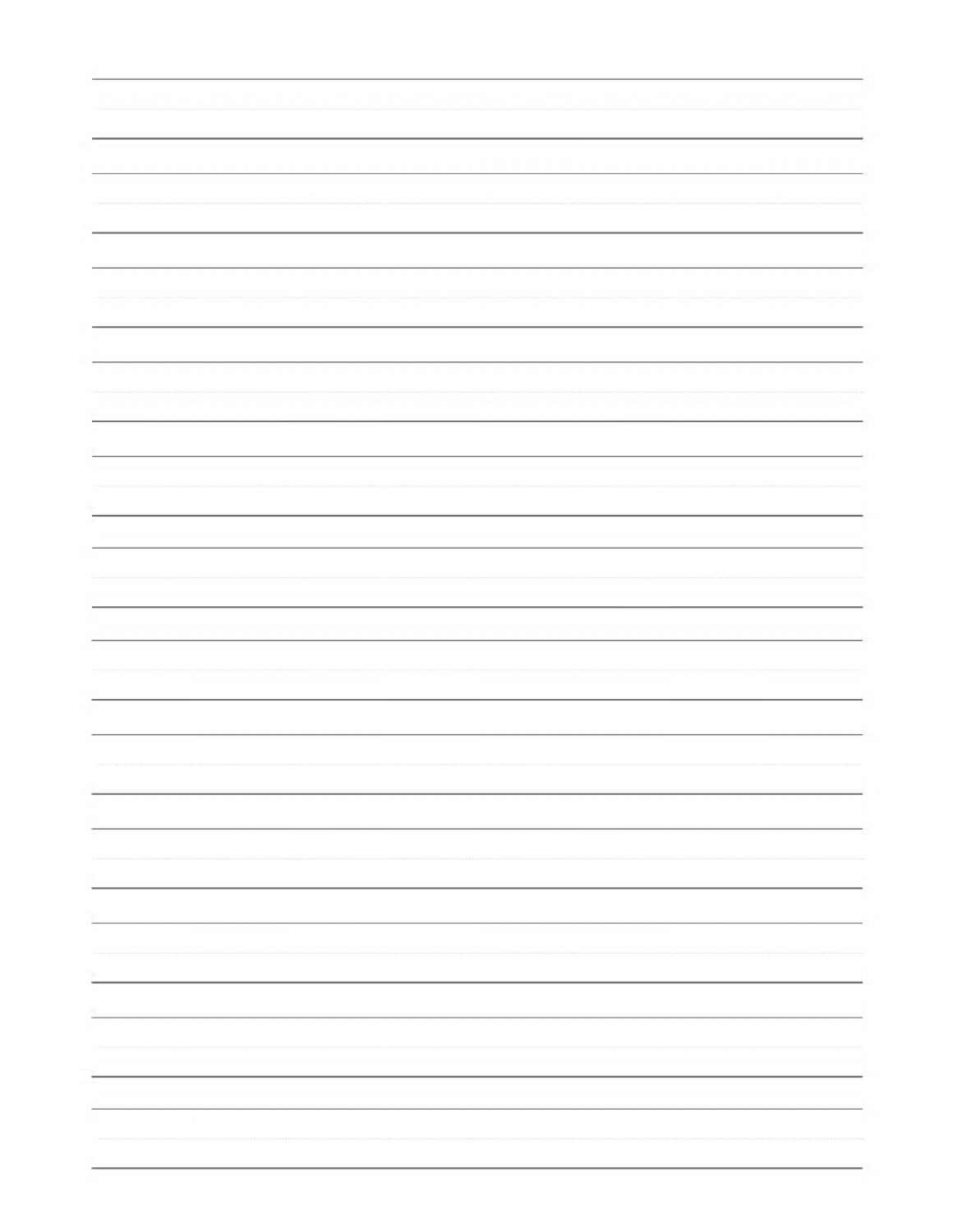# My Reading Log

| Title | Author | Date<br>Completed |
|-------|--------|-------------------|
|       |        |                   |
|       |        |                   |
|       |        |                   |
|       |        |                   |
|       |        |                   |
|       |        |                   |
|       |        |                   |
|       |        |                   |
|       |        |                   |
|       |        |                   |
|       |        |                   |
|       |        |                   |
|       |        |                   |
|       |        |                   |
|       |        |                   |
|       |        |                   |
|       |        |                   |
|       |        |                   |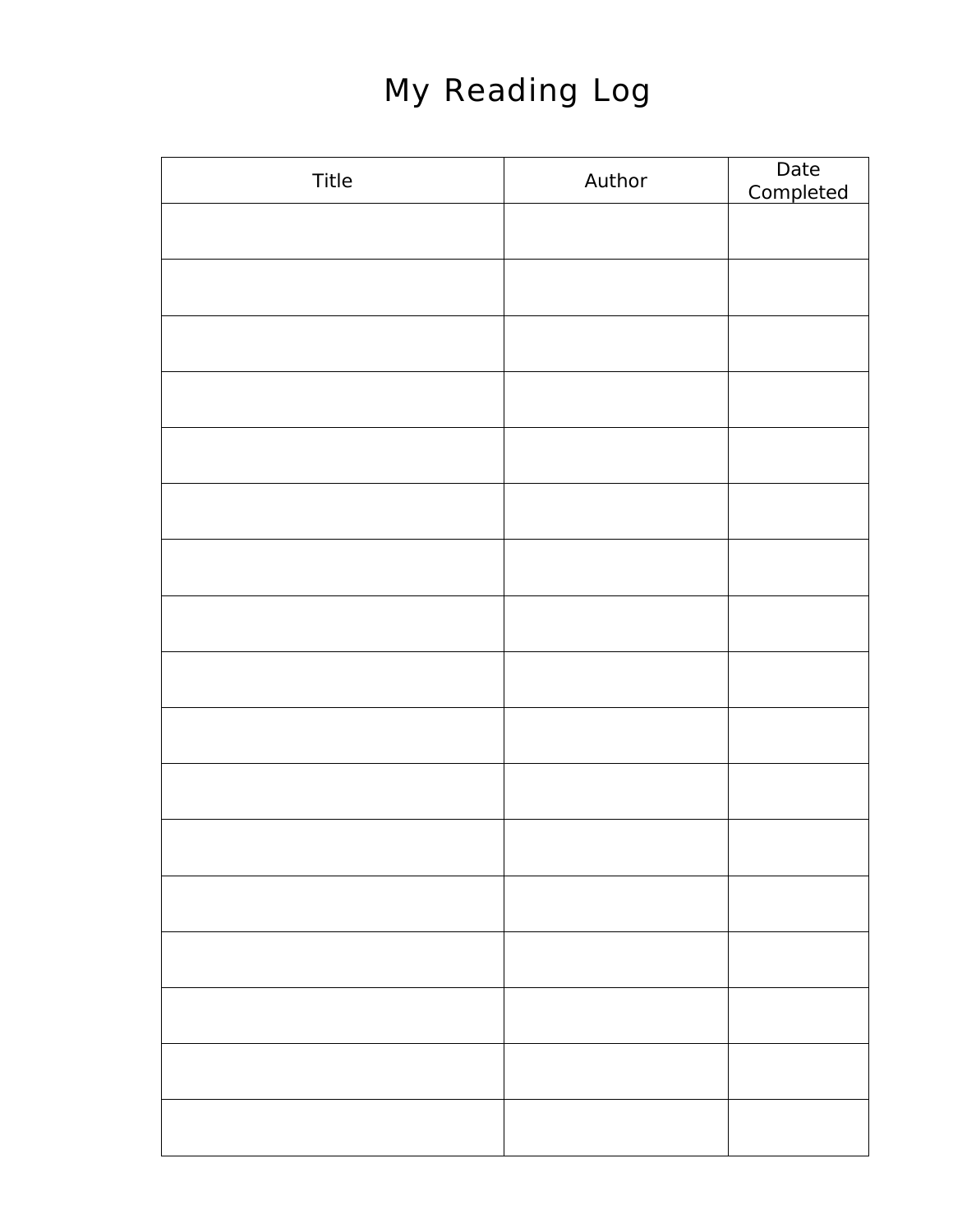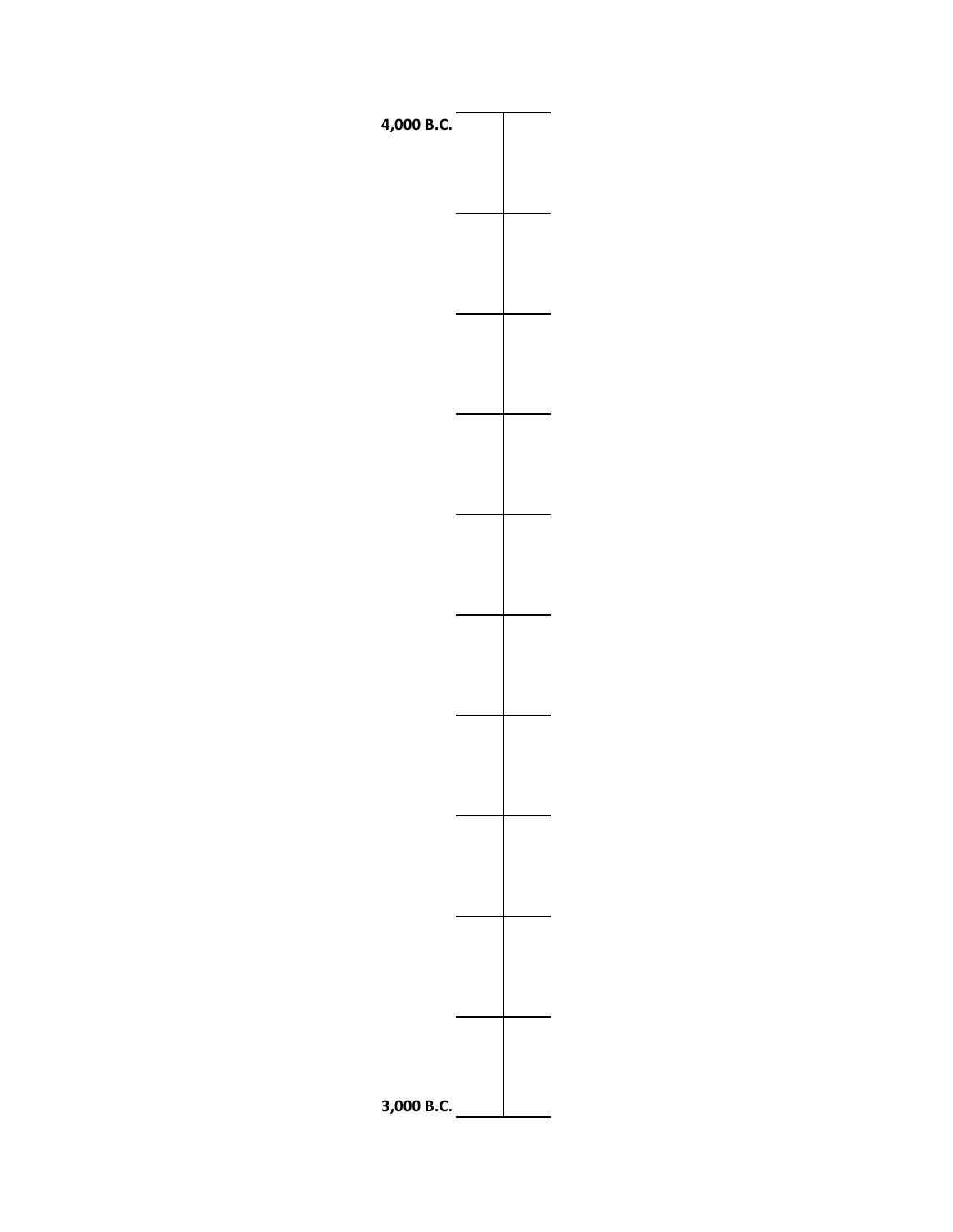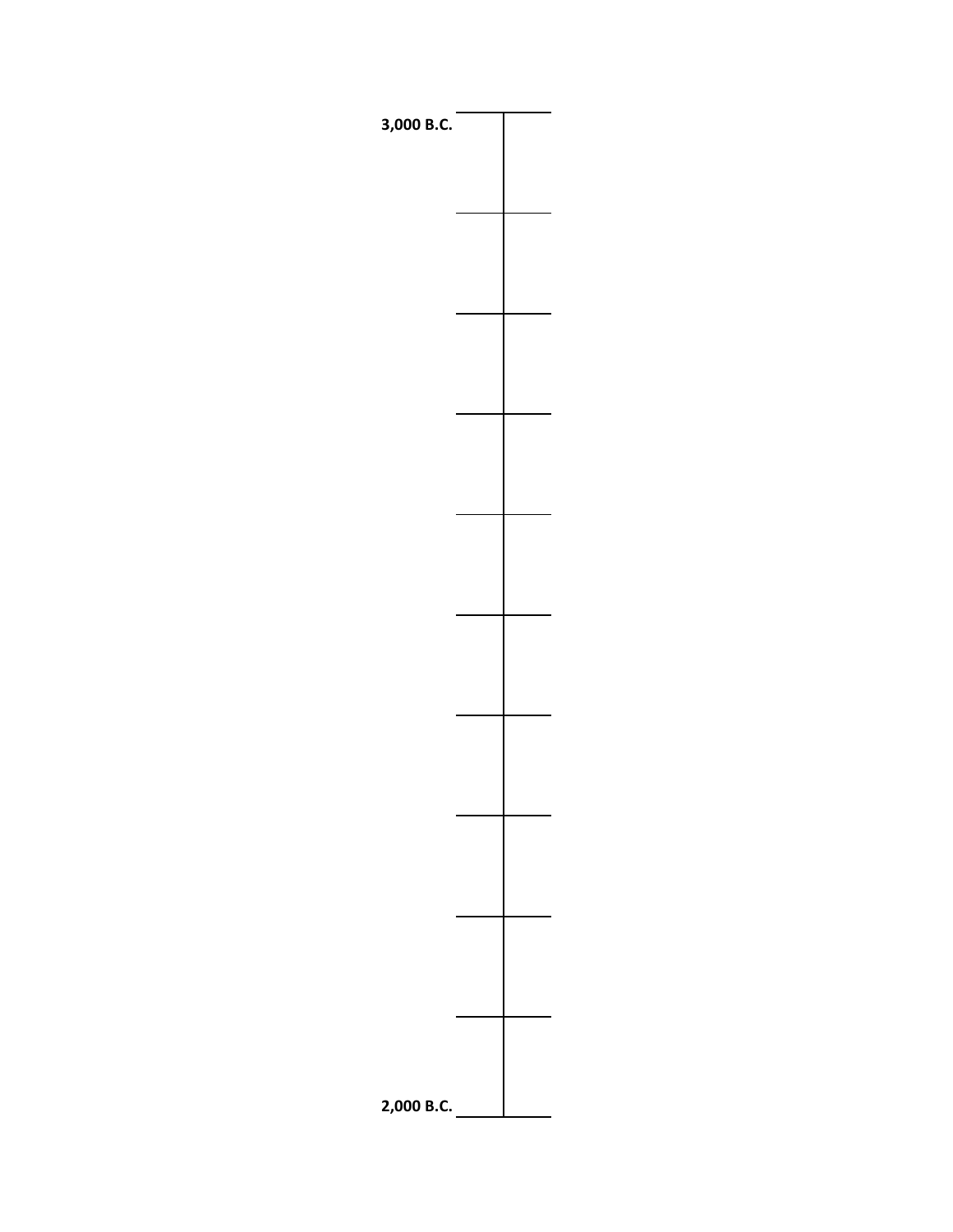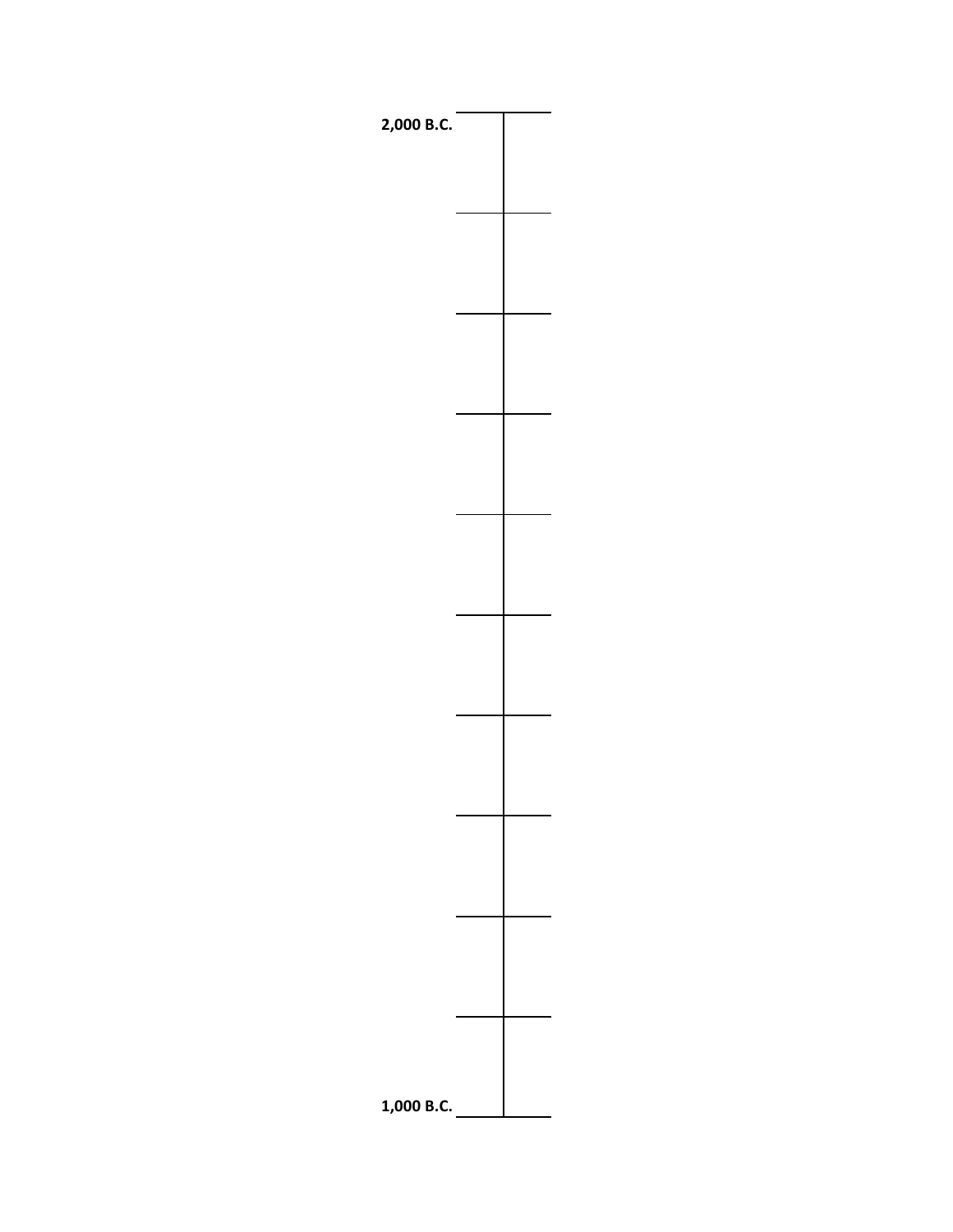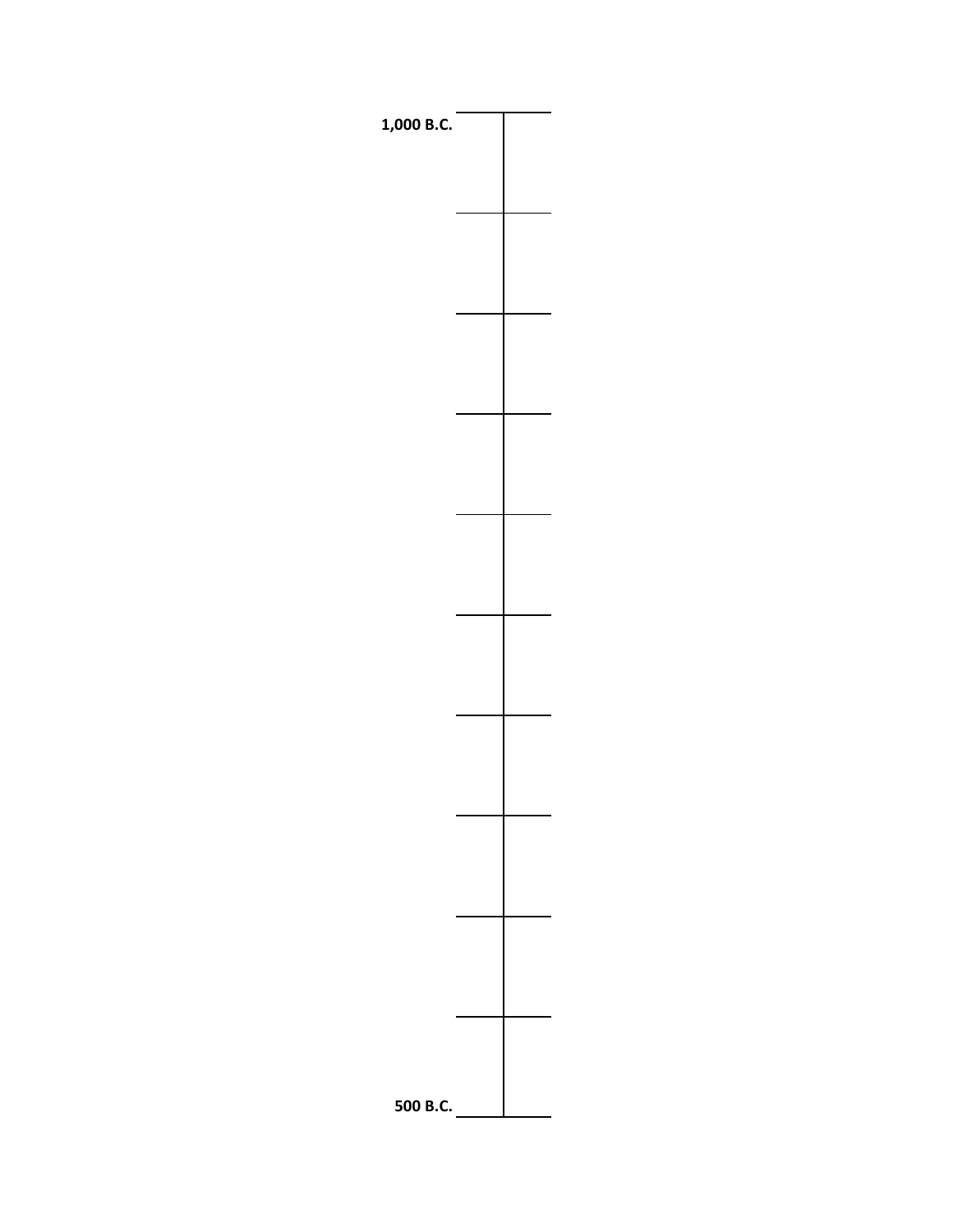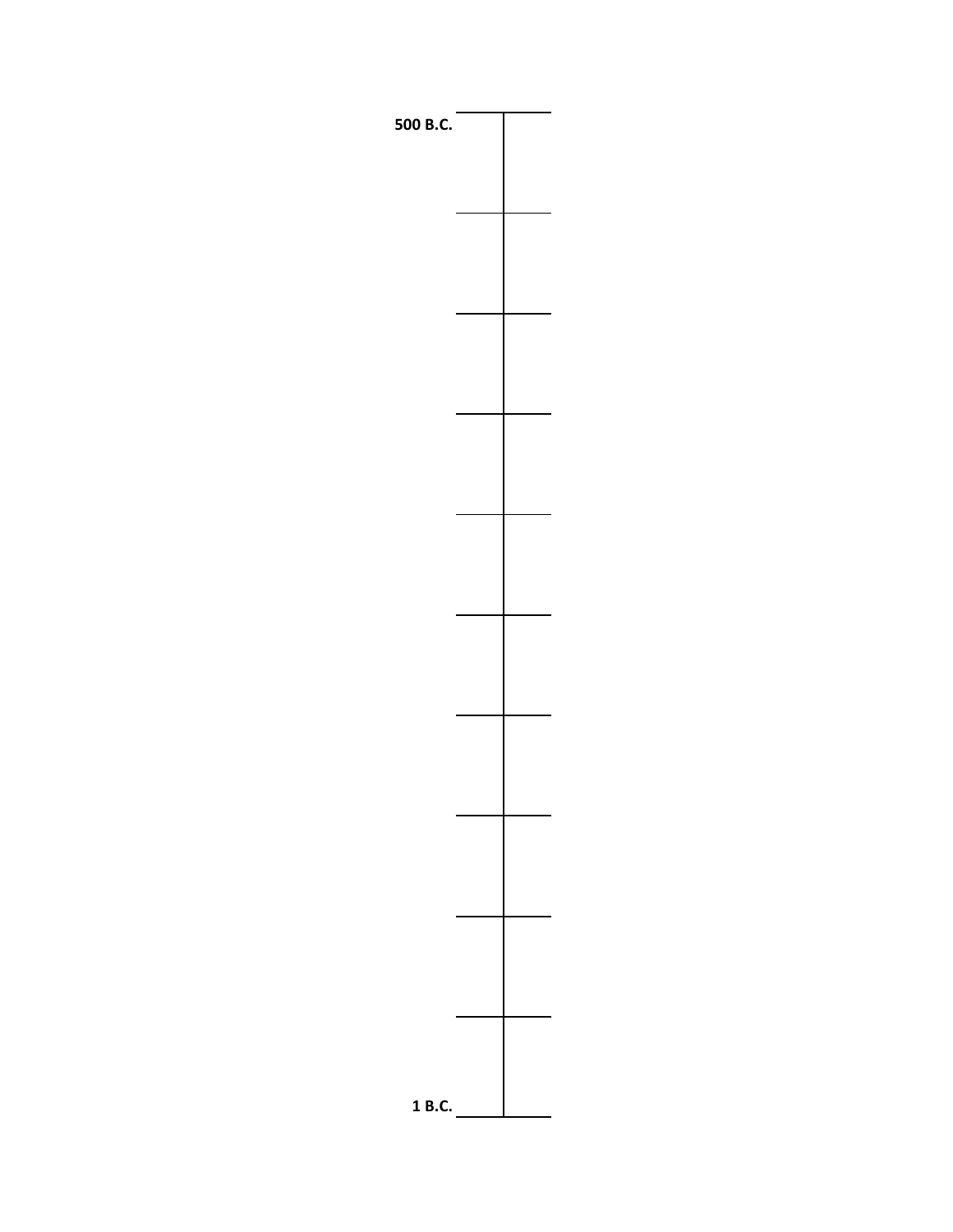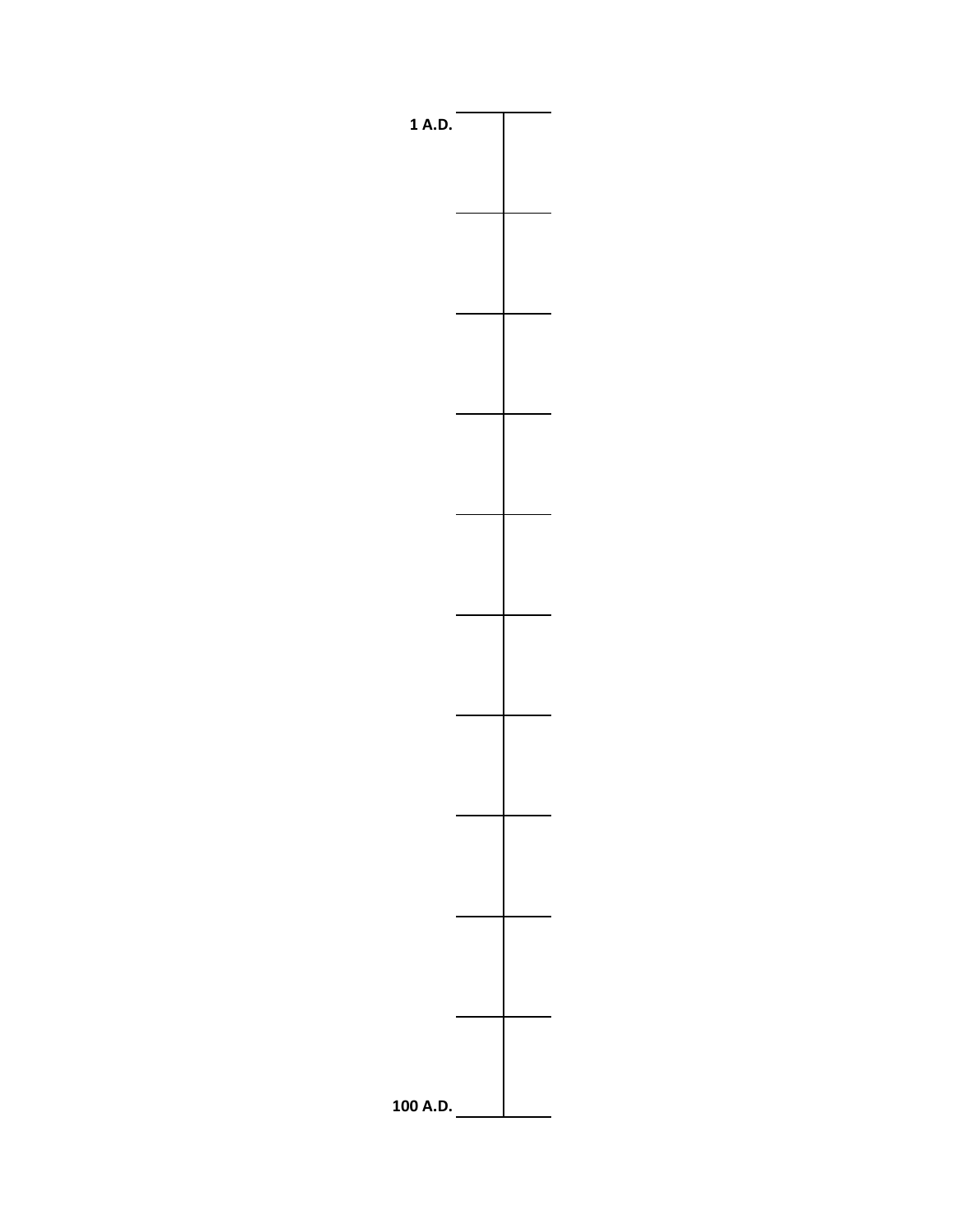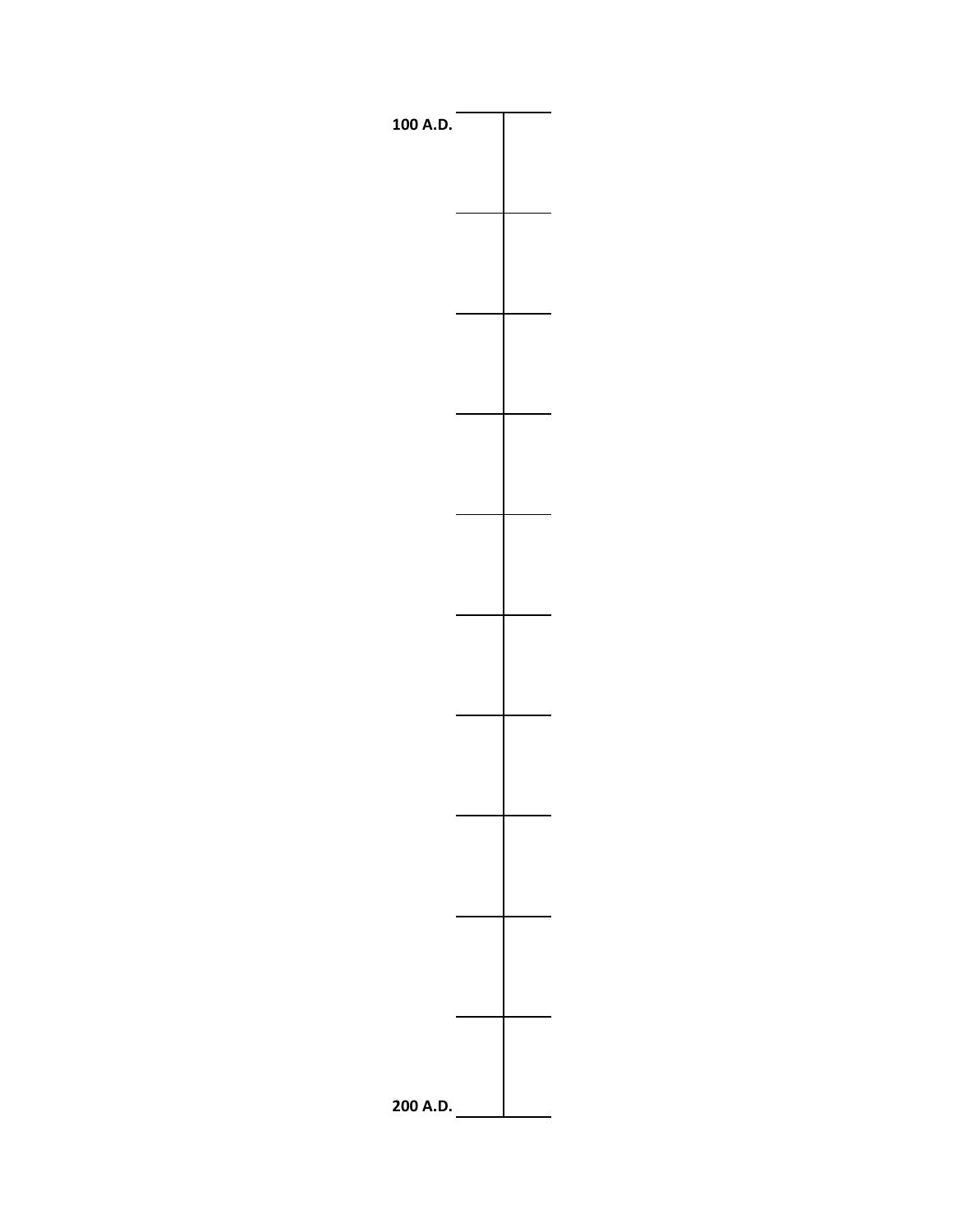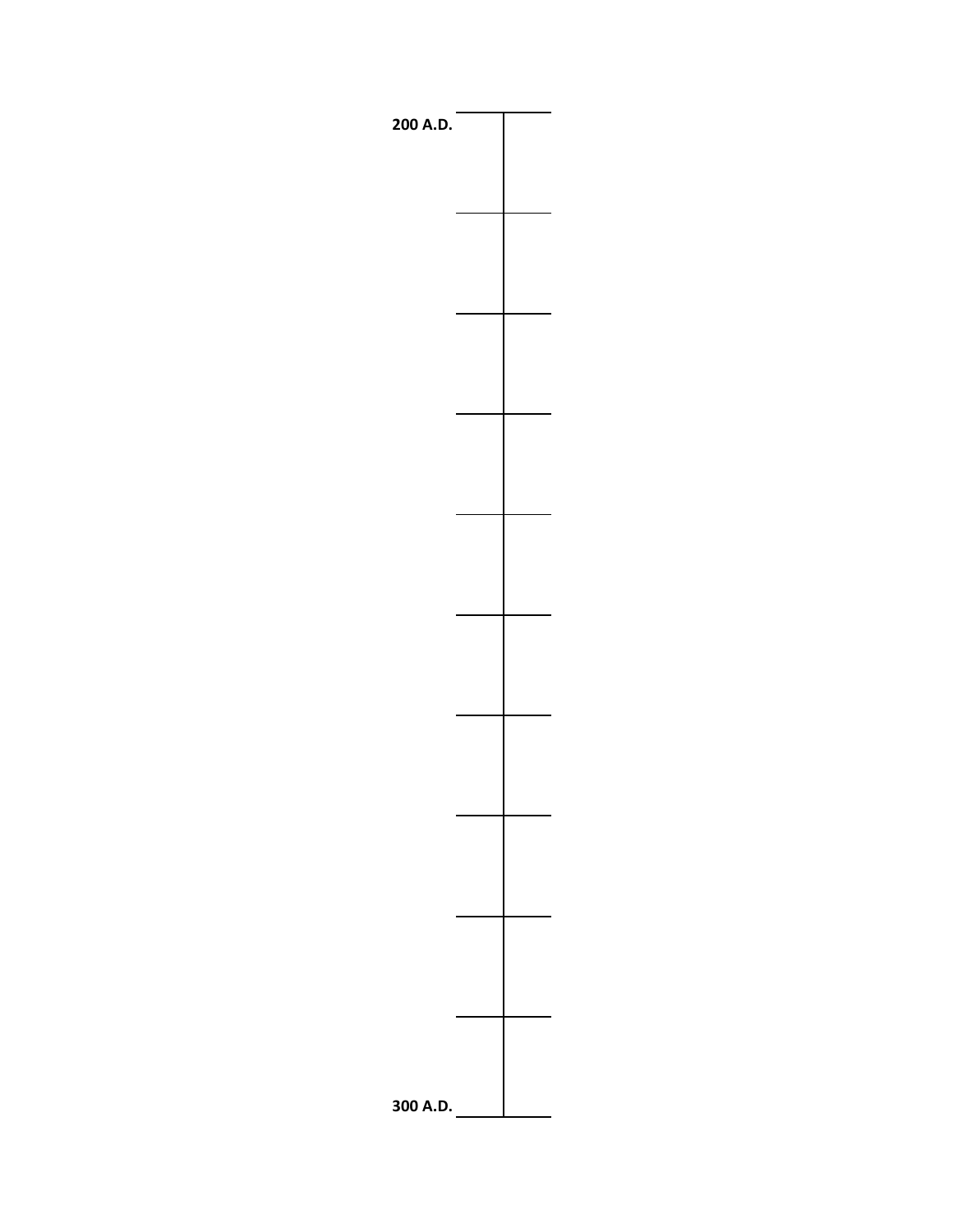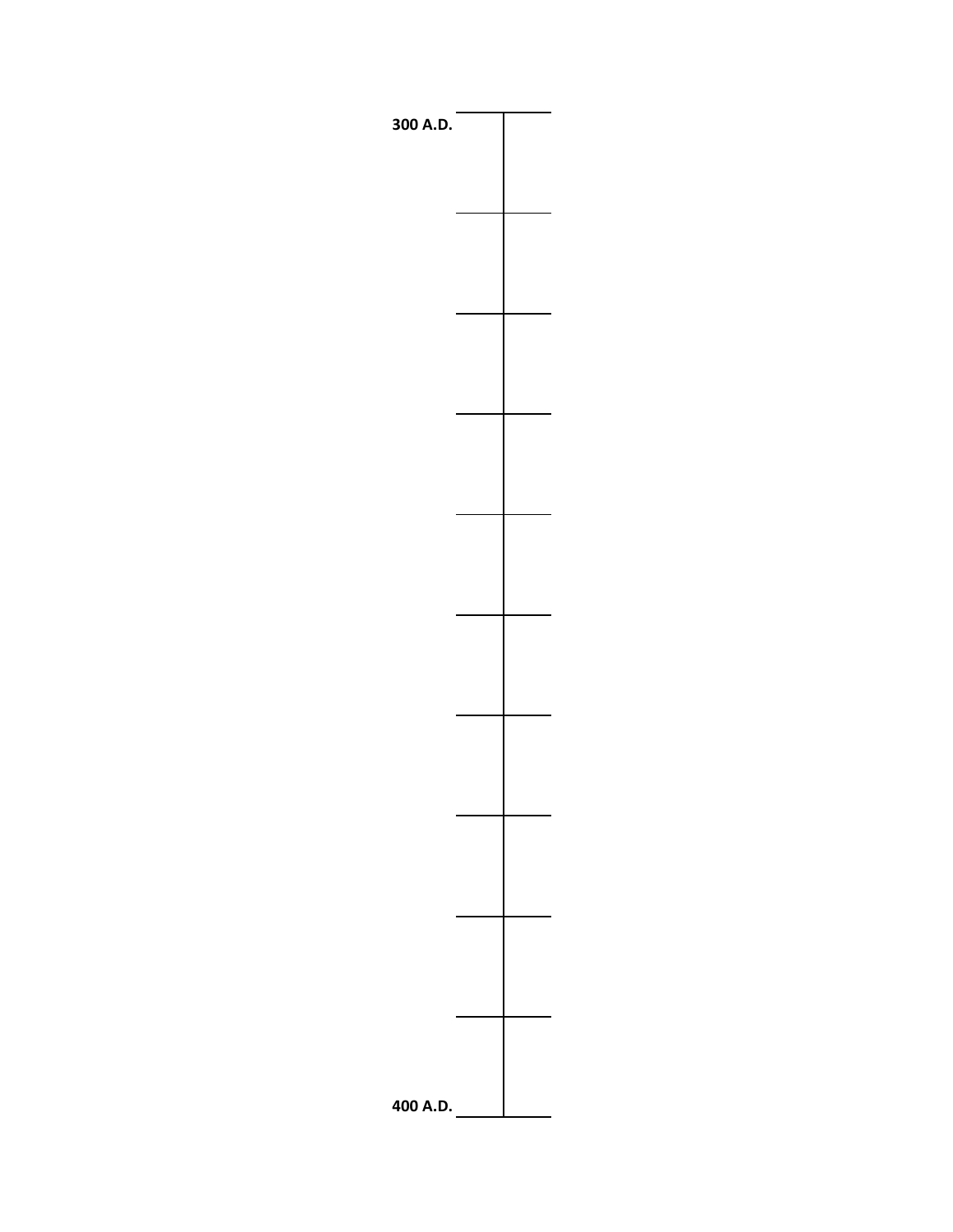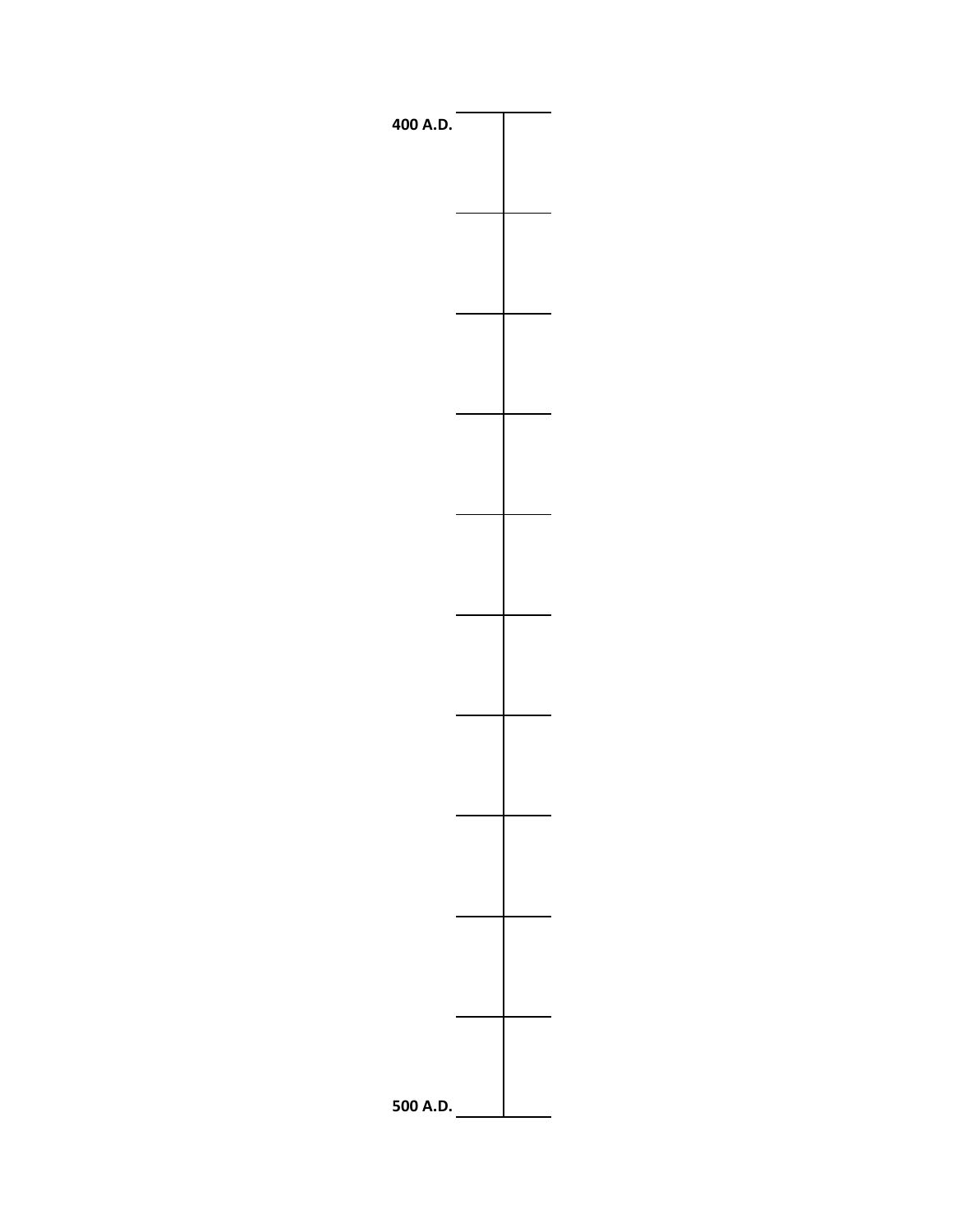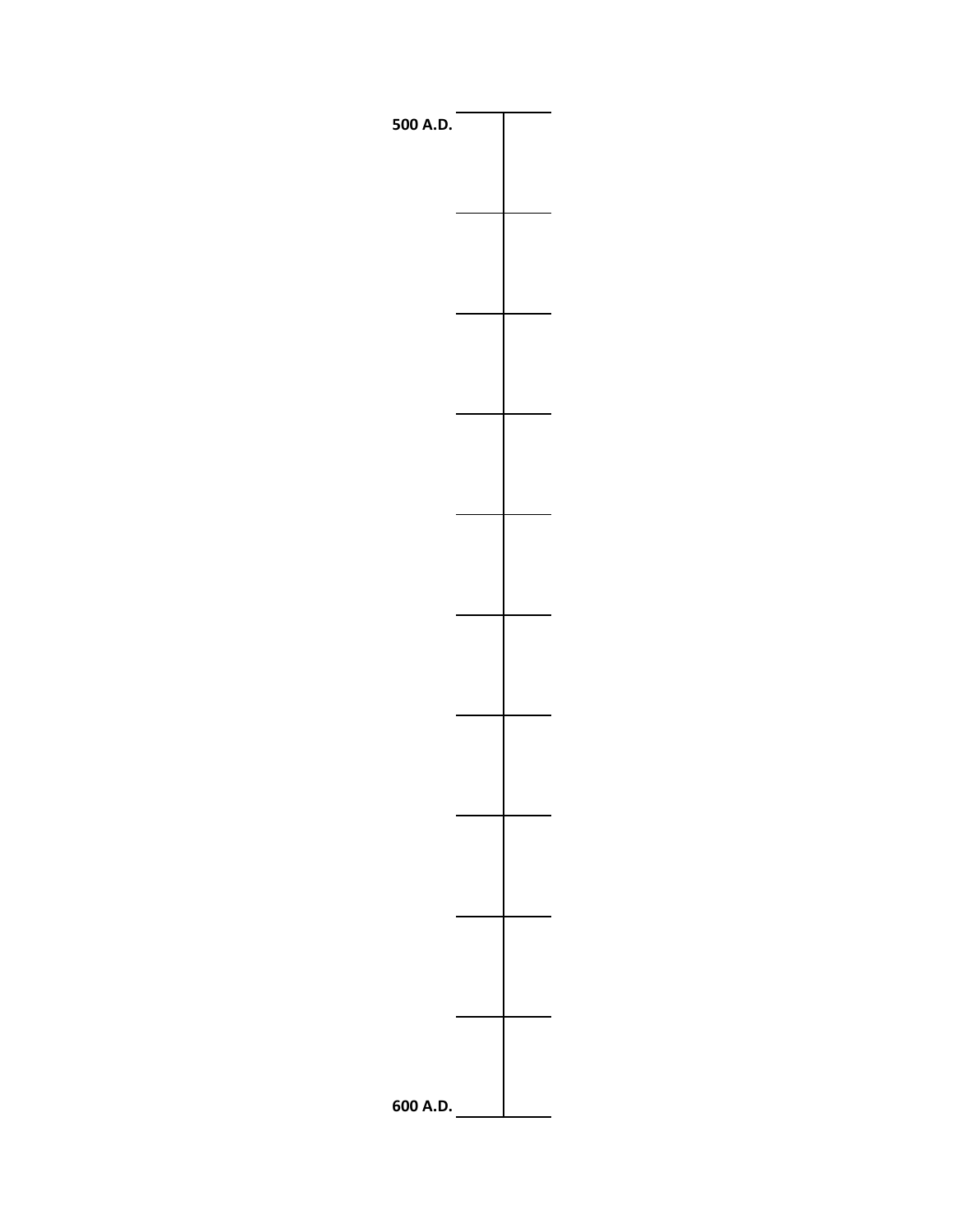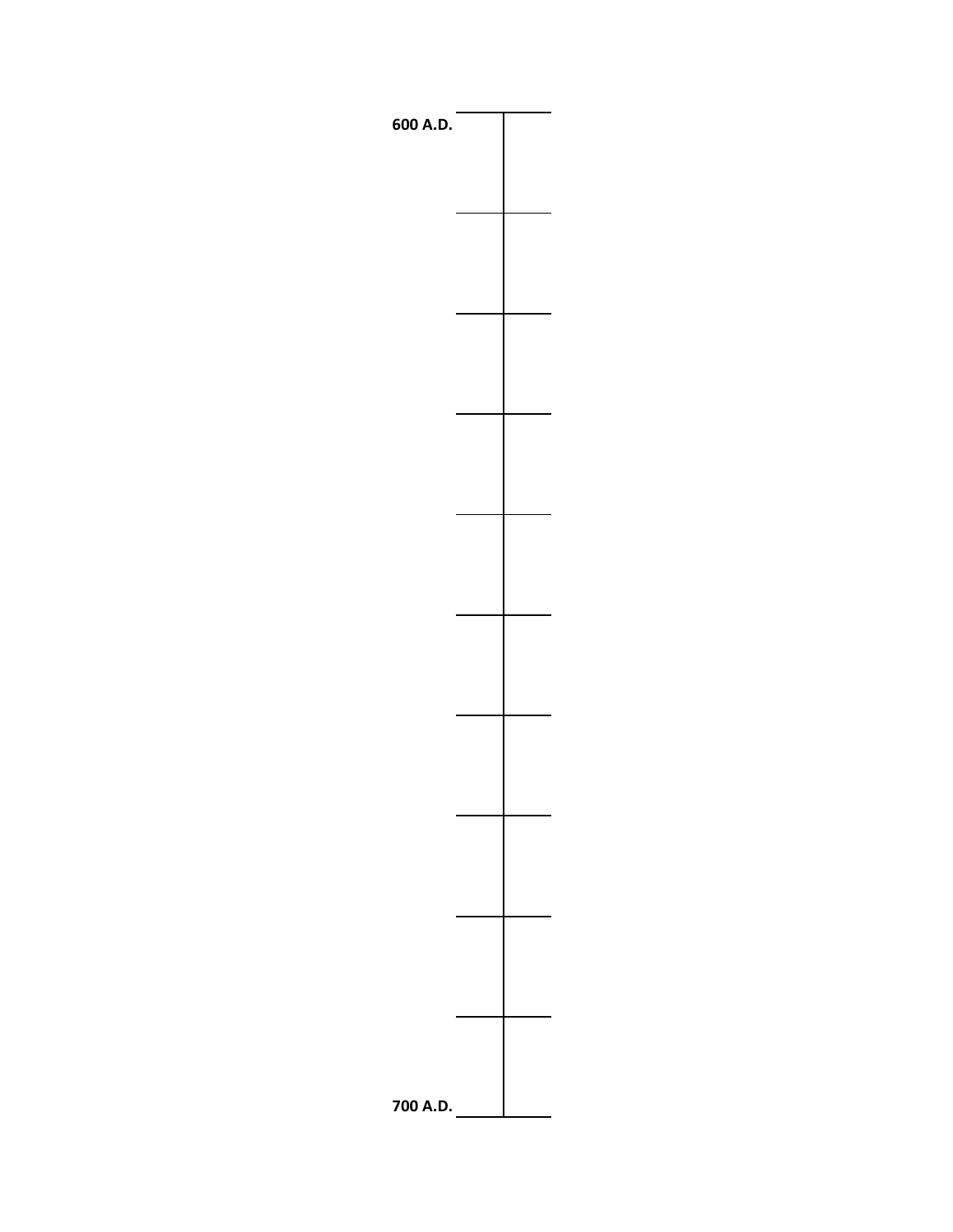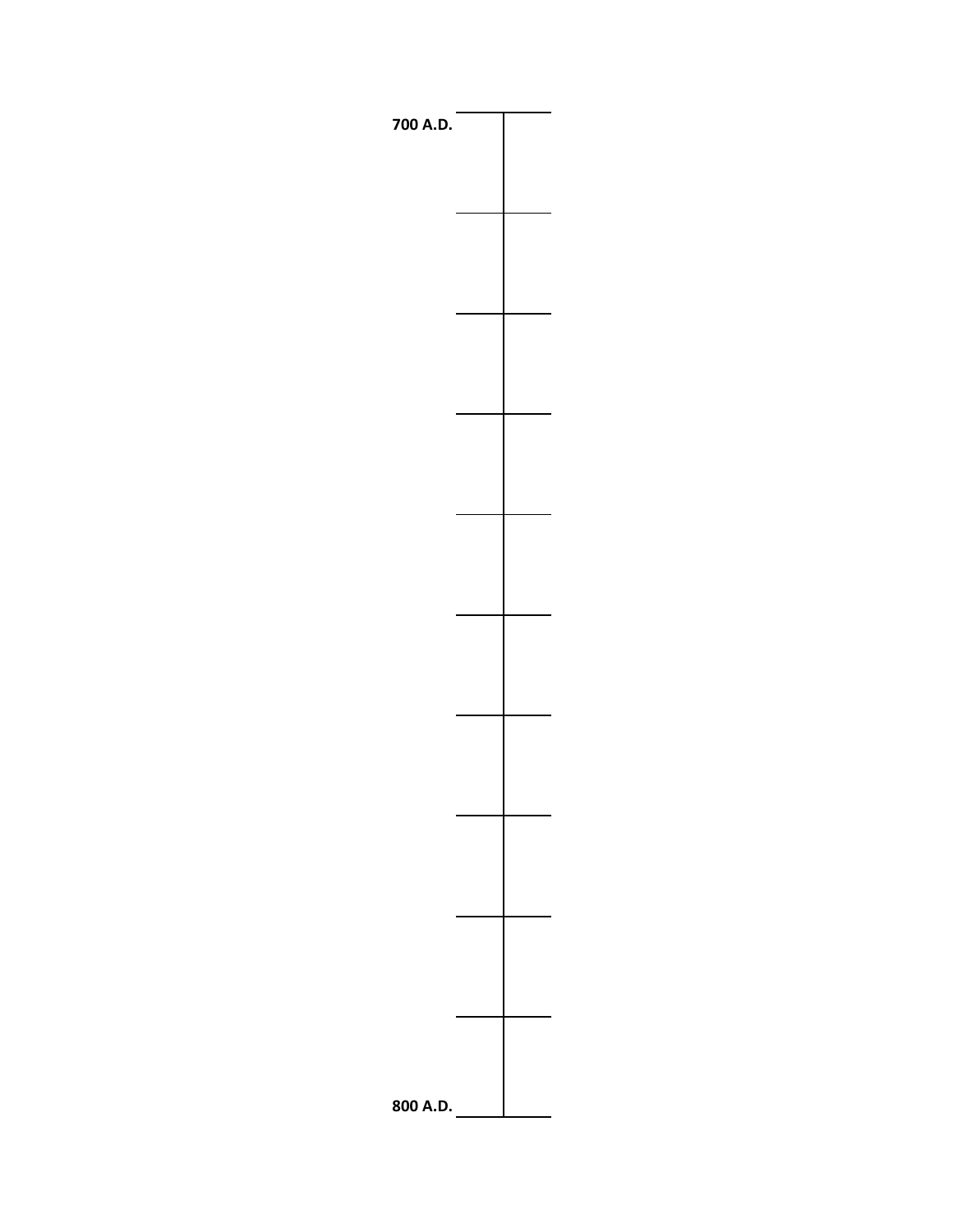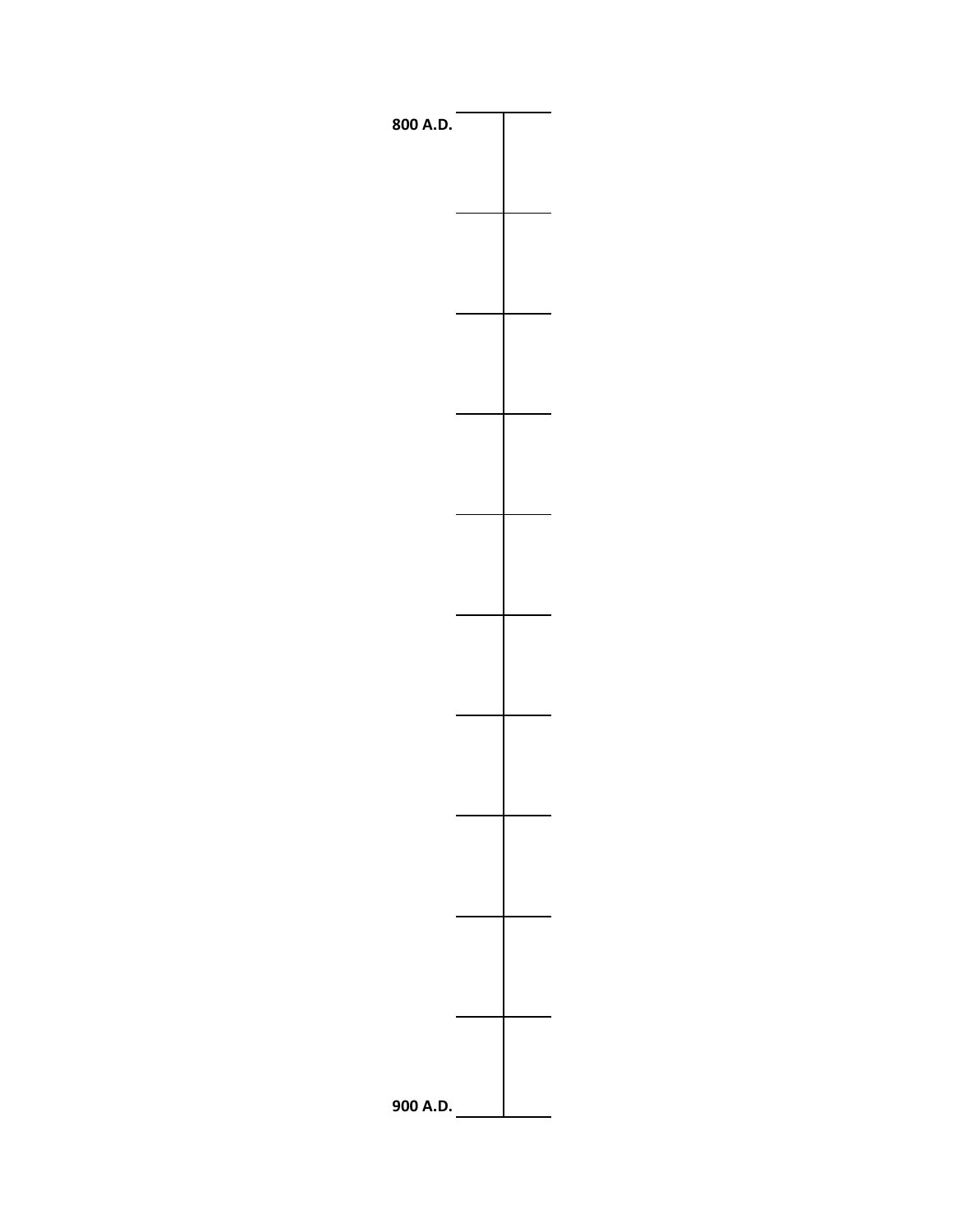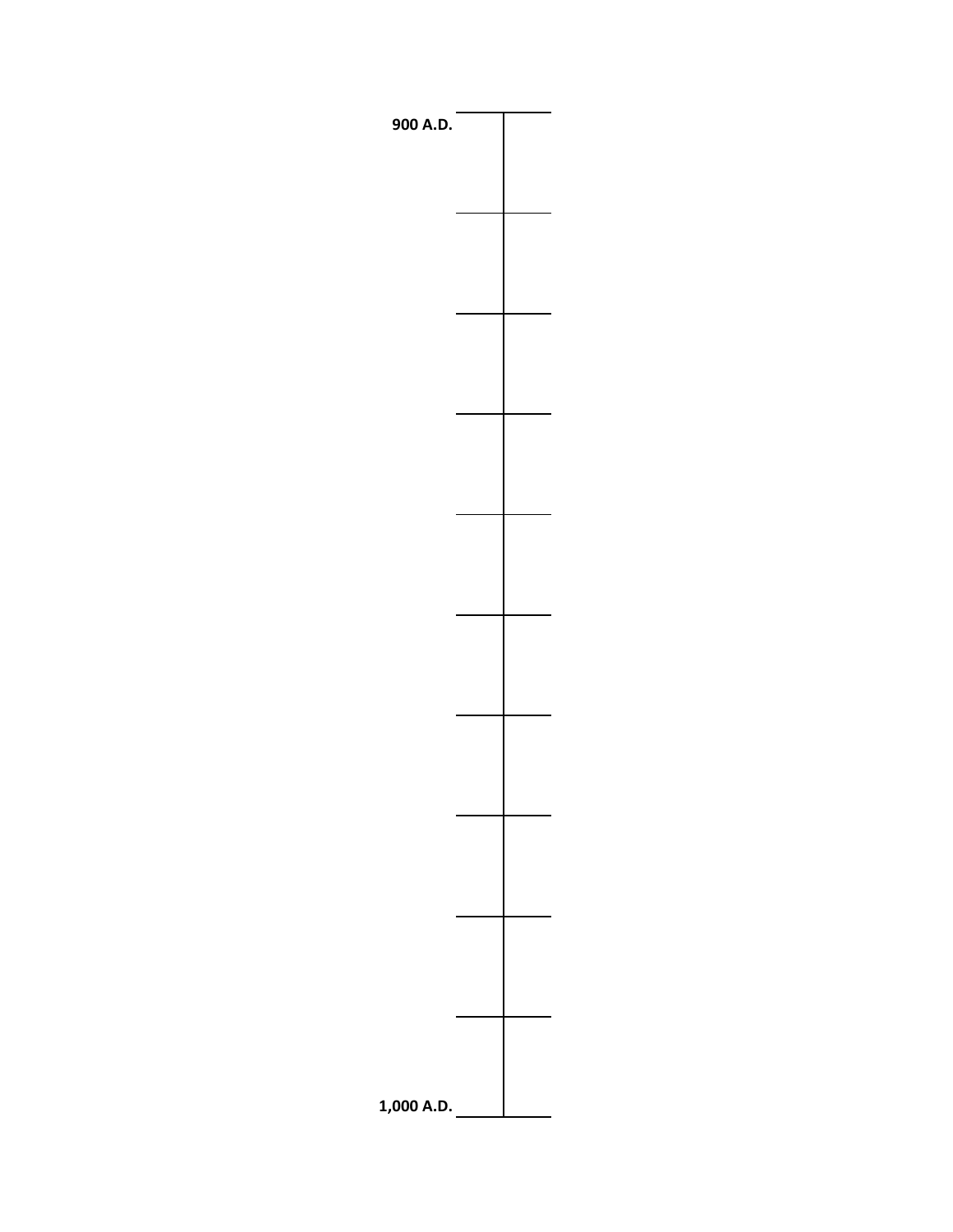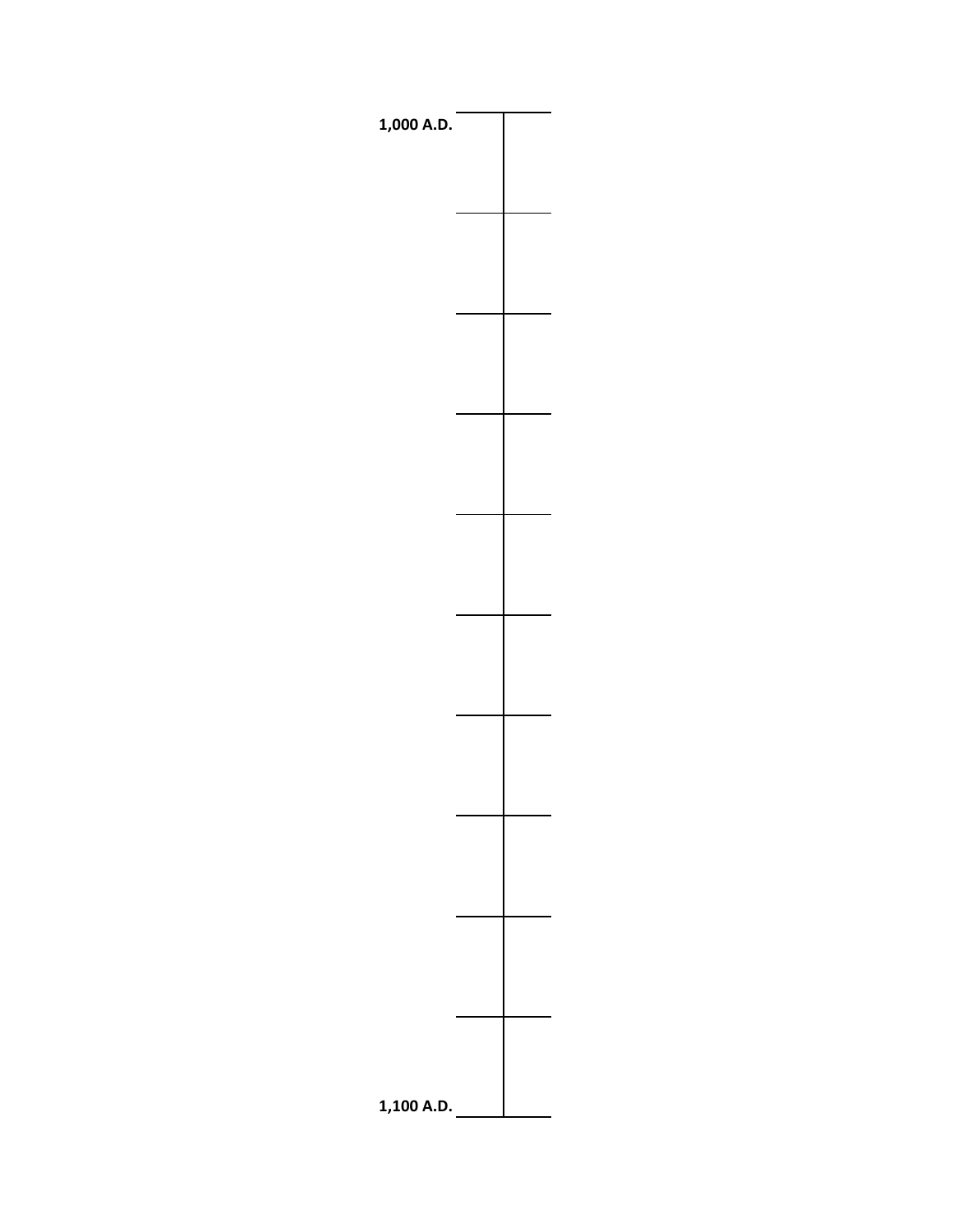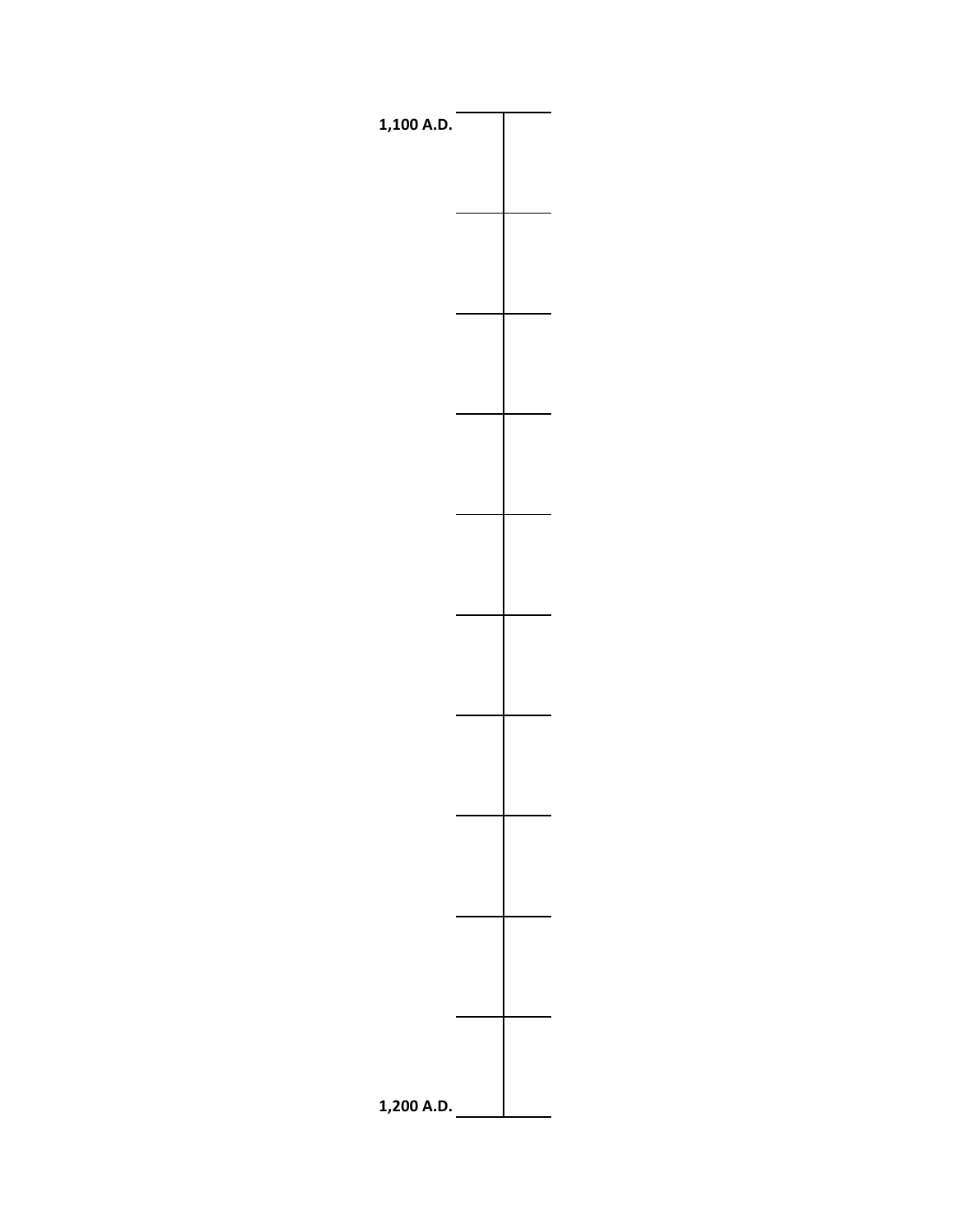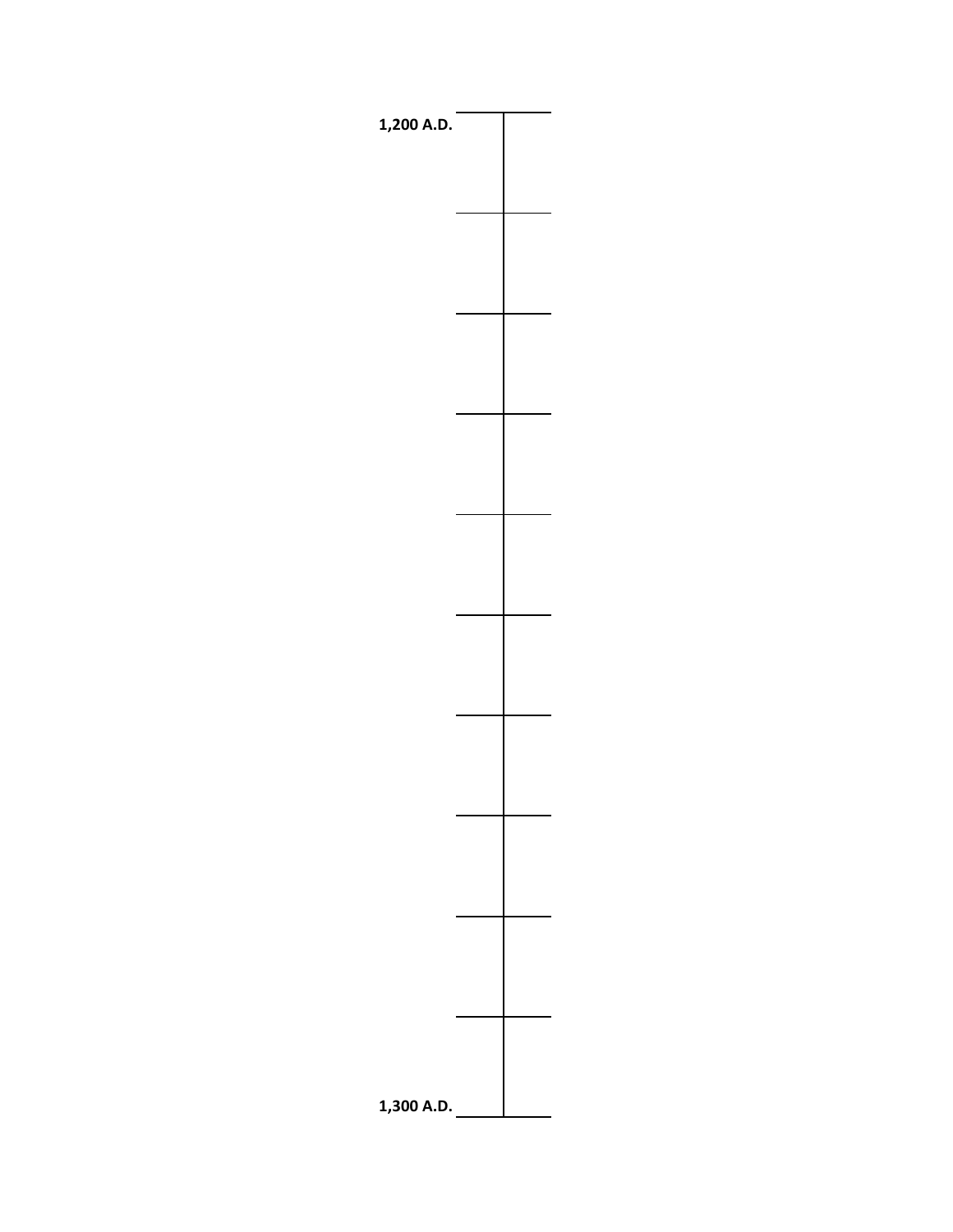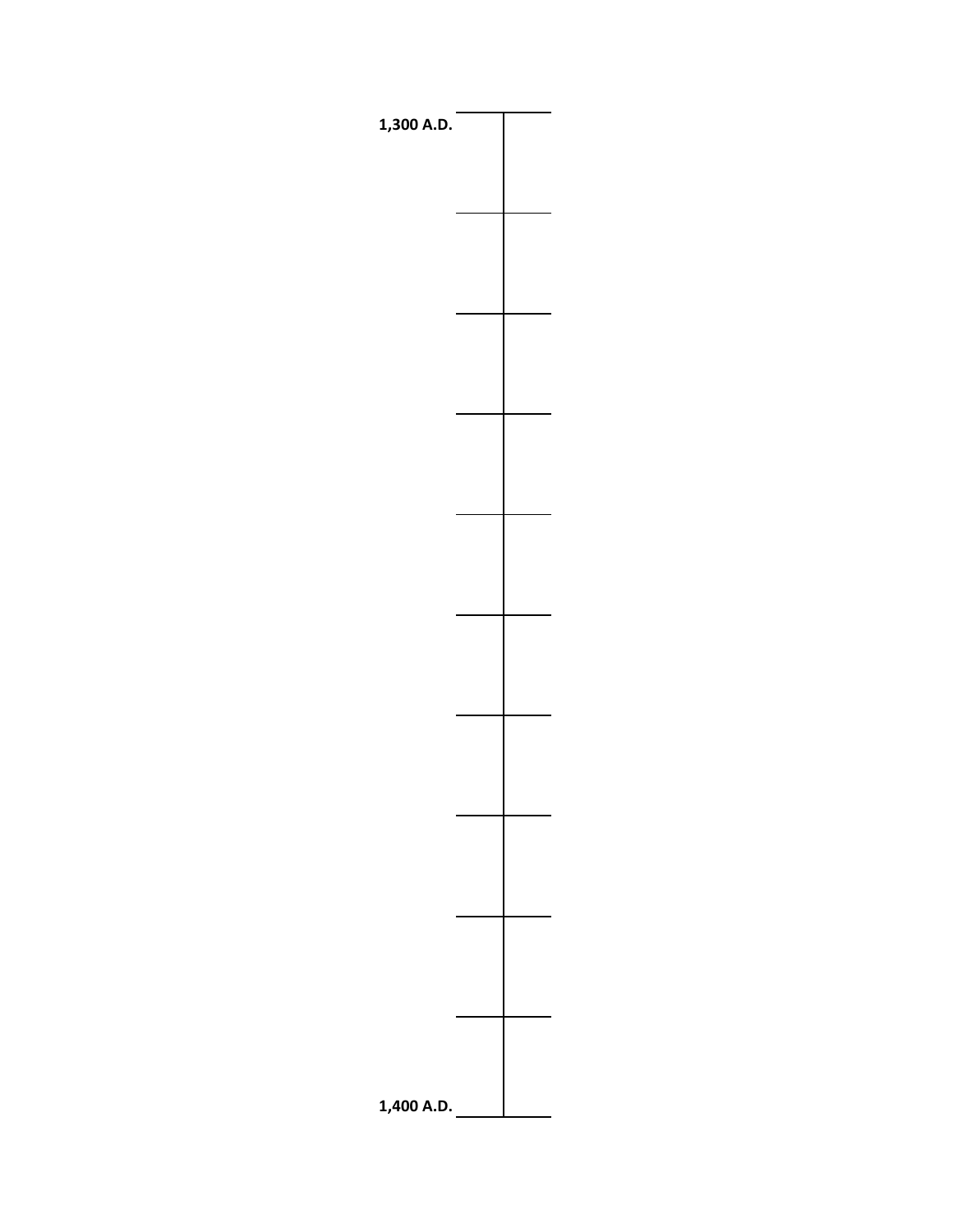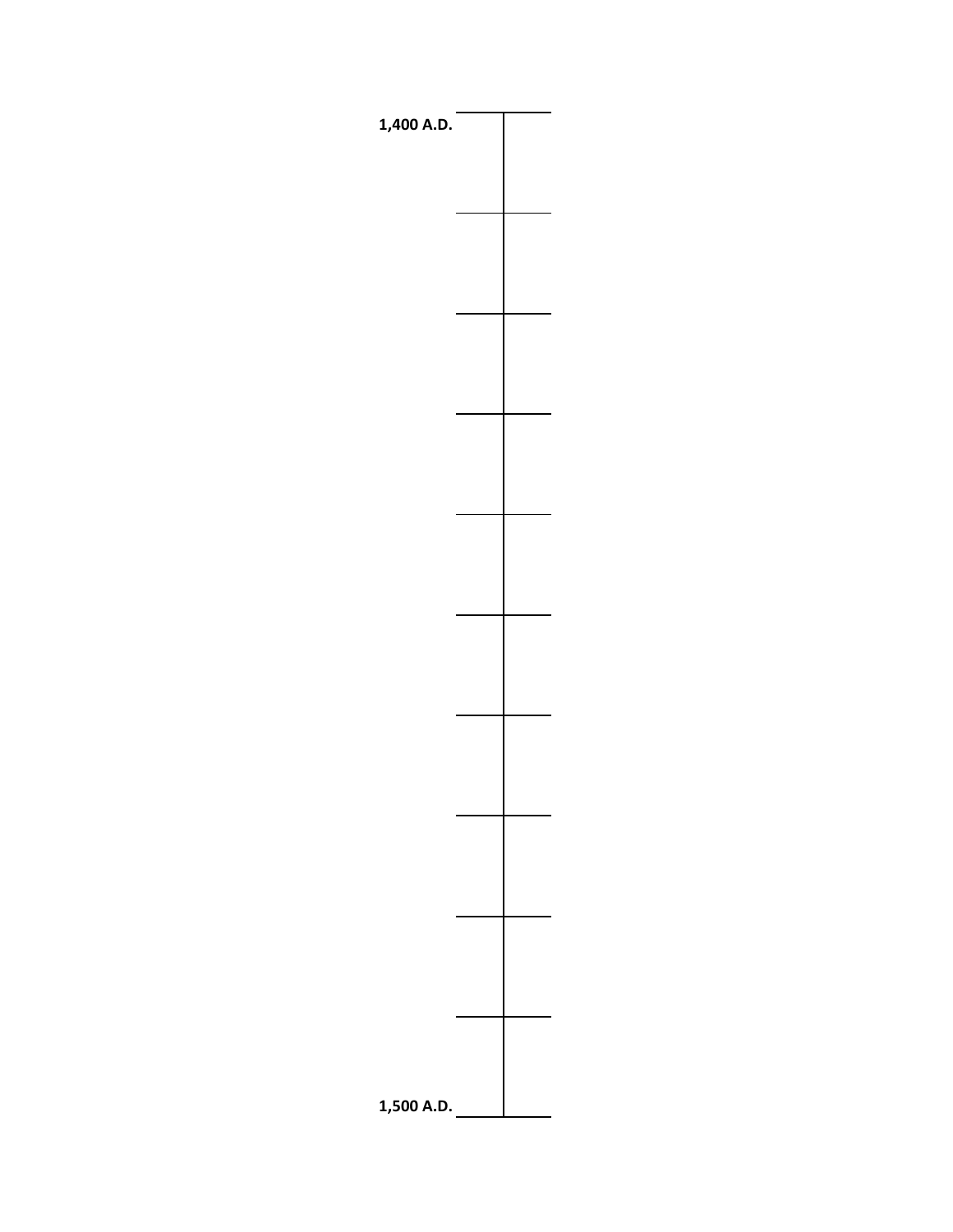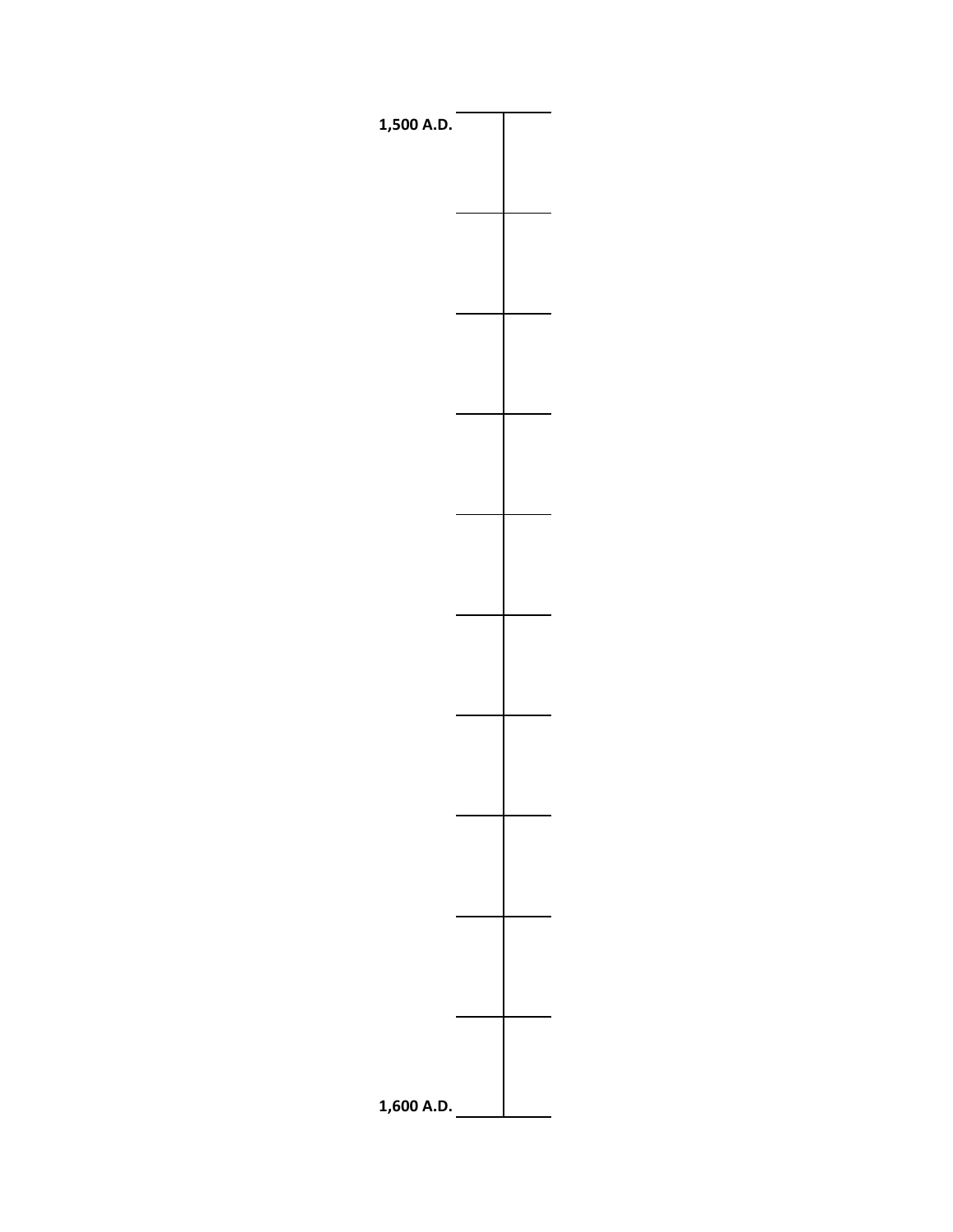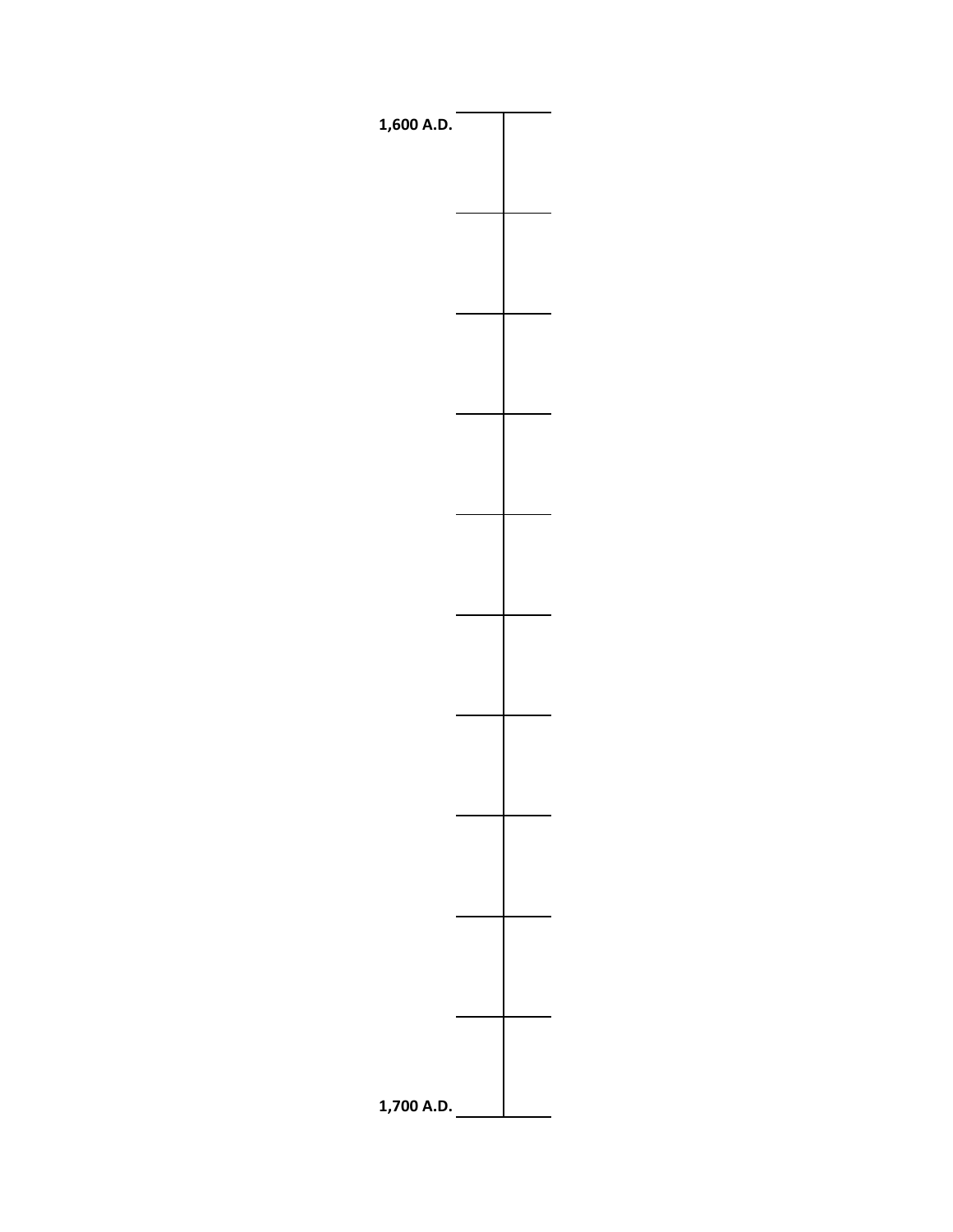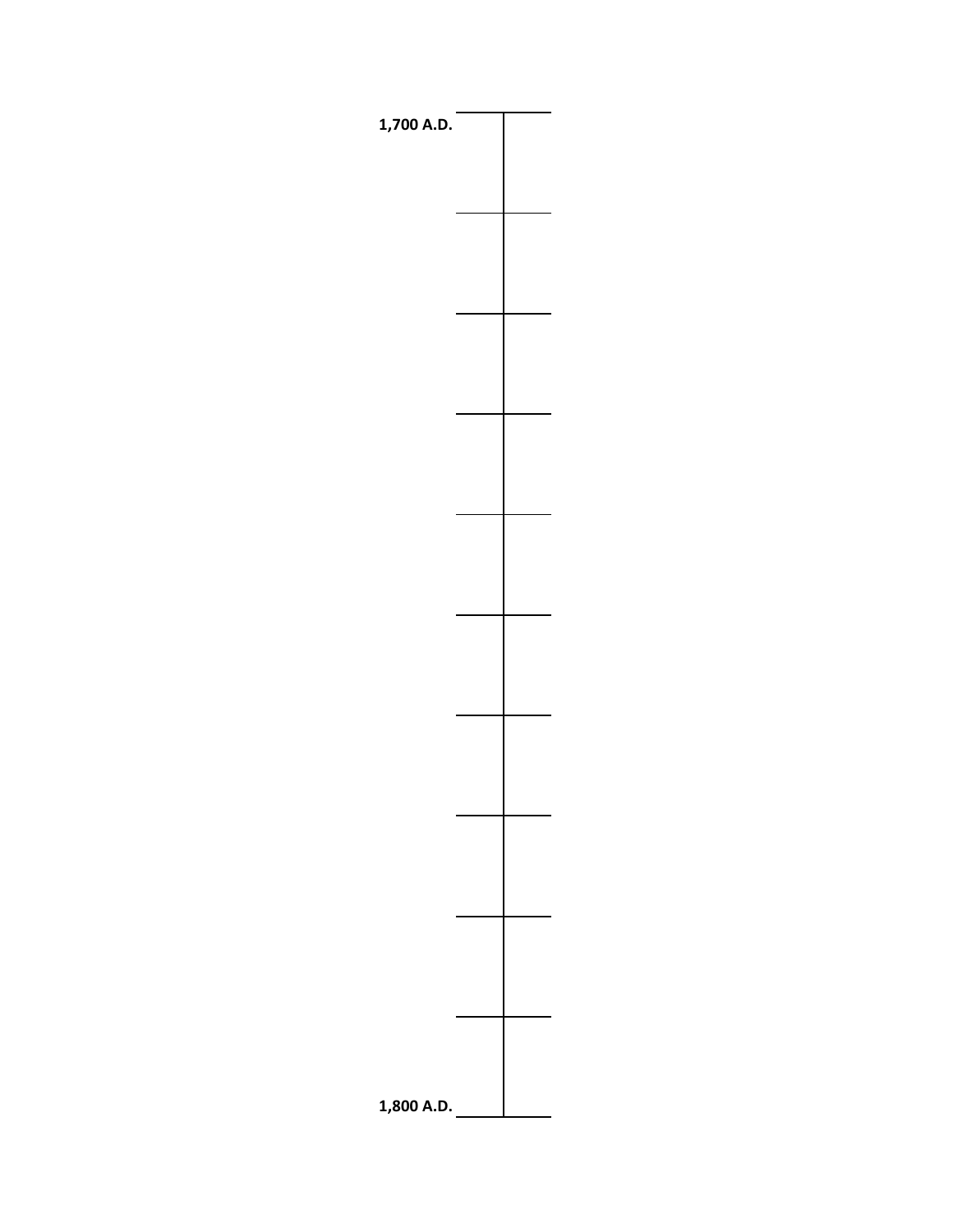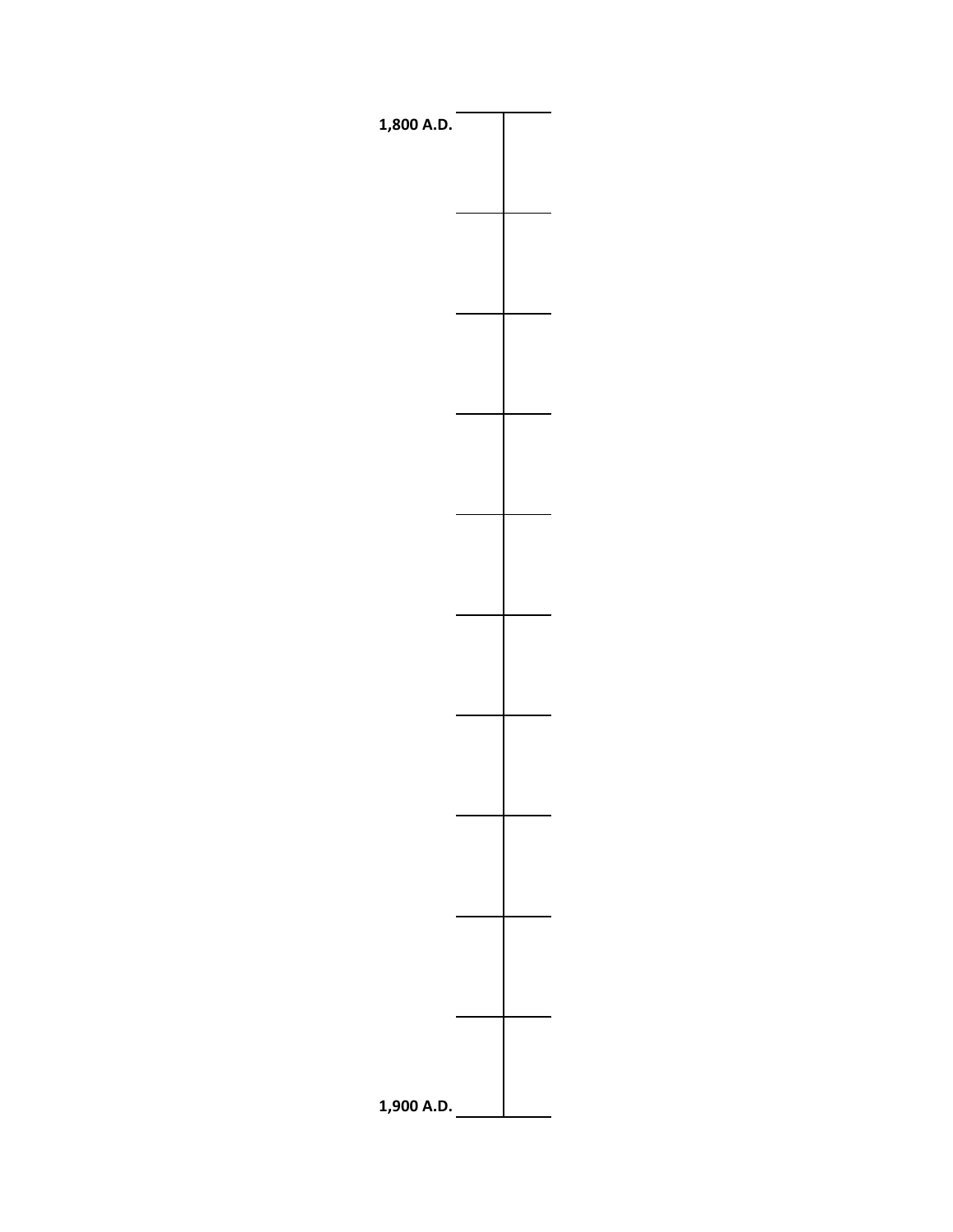